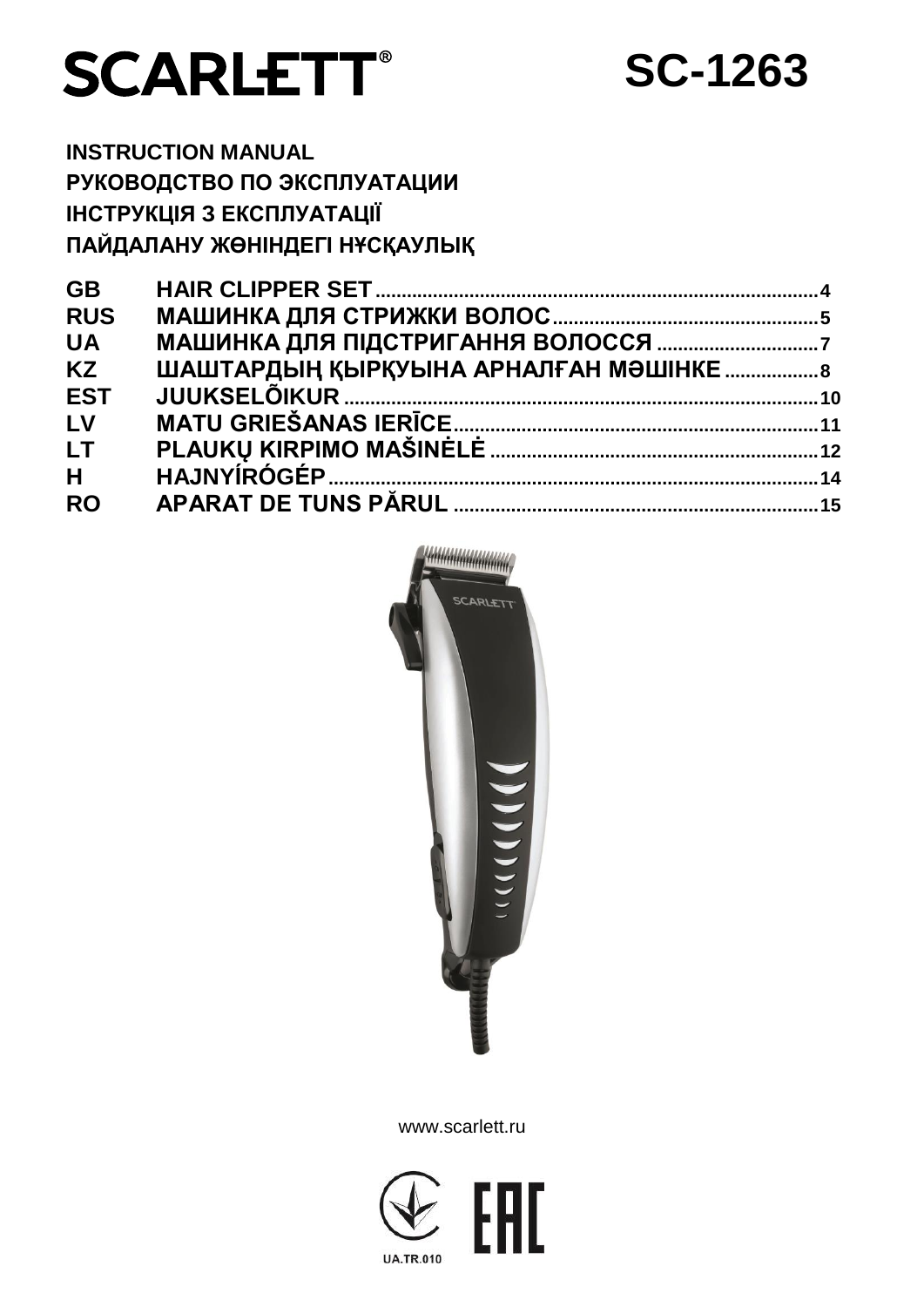- 1. Blade guard
- 2. Blades
- 3. Blade adjustment lever
- 4. Housing
- 5. On/Off switch
- 6. Hanging loop
- 7. 4 detachable combs
- 8. Barber comb
- 9. Scissors
- 10. Oiler
- 11. Brush for blades cleaning

- 1. Захисна кришка для ріжучих лез
- 2. Леза
- 3. Регулятор довжини стрижки
- 4. Корпус
- 5. Вимикач
- 6. Зручна петелька для підвішування
- 7. 4 знімні гребінці
- 8. Перукарський гребінець
- 9. Ножиці
- 10. Маслянка
- 11. Щітка для очищення лез

# **EST KIRJELDUS LV APRAKSTS**

- 1. Kaitsekaan lõiketeradele
- 2. Terad
- 3. Lõigatavate juuste pikkuse regulaator
- 4. Korpus
- 5. Lüliti
- 6. Riputusaas
- 7. 4 juhtkammi
- 8. Kamm
- 9. Käärid
- 10. Õlitoos
- 11. Terade puhastushari

# **LT APRAŠYMAS H LEÍRÁS**

- 1. Apsauginis peiliukų dangtelis
- 2. Peiliukai
- 3. Kirpimo ilgio reguliatorius
- 4. Korpusas
- 5. Jungiklis
- 6. Kilpelė prietaisui pakabinti
- 7. 4 nuimamieji antgaliai
- 8. Šukos
- 9. Žirklės
- 10. Tepalinė
- 11. Peiliukų valymo šepetukas

# **RO CONSTRUCŢIA PRODUSULUI**

- 1. Capac de protecție pentru lamele de tăiere
- 2. Lamele de tăiere
- 3. Regulatorul lungimii părului tăiat
- 4. Carcasa
- 5. Întrerupător
- 6. Buclă pentru atârnare
- 7. 4 accesorii-piepteni detaşabili
- 8. Pieptene
- 9. Foarfece
- 10. Ungător
- 11. Perie pentru curățarea lamei

# **GB DESCRIPTION RUS УСТРОЙСТВО ИЗДЕЛИЯ**

- 1. Защитная крышка для режущих лезвий
- 2. Лезвия
- 3. Регулятор длины срезаемых волос
- 4. Корпус
- 5. Выключатель
- 6. Петля для подвешивания
- 7. 4 съемных гребня
- 8. Расческа
- 9. Ножницы
- 10. Масленка
- 11. Щеточка для чистки лезвий

# **UA ОПИС KZ СИПАТТАМА**

- 1. Кесетін алмастарға арналған қорғаушы қақпақ
- 2. Алмастар
- 3. Күзелетін шаштың ұзындығын реттегіш
- 4. Тұлға
- 5. Ажыратқыш
- 6. Ілуге арналған ілгек
- 7. алмалы-салмалы тарақша
- 8. Тарақ
- 9. Қайшы
- 10. Майсауыт
- 11. Алмастарды тазалауға арналған щеткаша

- 1. Asmeņu aizsargvāciņš
- 2. Asmeņi
- 3. Matu garuma griešanas regulators
- 4. Korpuss
- 5. Slēdzis (izslēgt)
- 6. Ērta cilpiņa pakāršanai
- 7. 4 noņemamas ķemmes
- 8. Ķemme
- 9. Šķēres
- 10.Ierīces ieeļļotājs
- 11.Asmeņu tīrīšanas slotiņa

- 1. Nyírópengék védőkupakja
- 2. Pengék 3. Nyíráshossz szabályzó

8. Fésű 9. Olló 10.Olajozó

4. Készülékház 5. Főkapcsoló 6. Akasztó 7. 4 levehető fésű

11.Pengét tisztító kefe

www.scarlett.ru SC-1263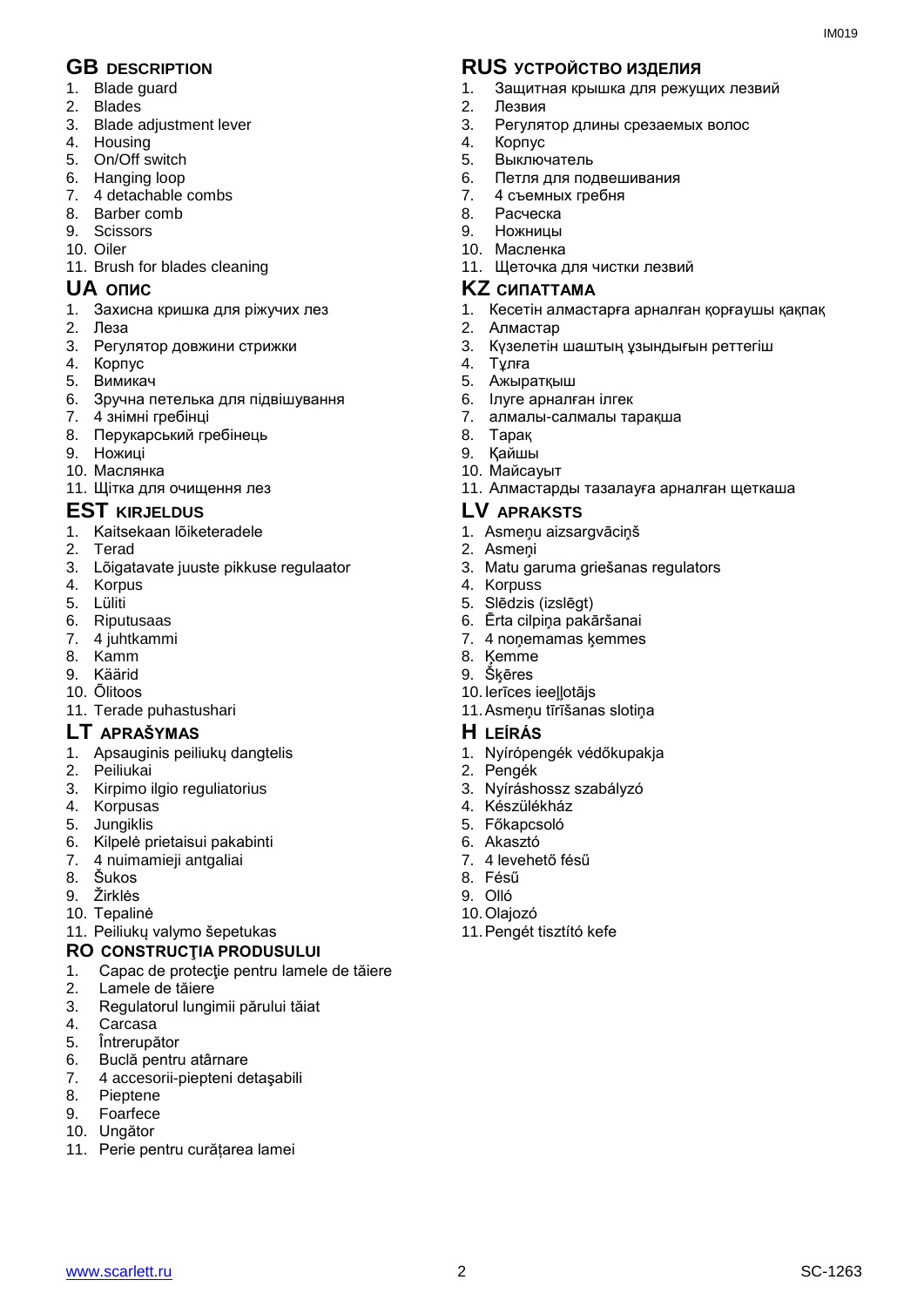| 220-240 V ~50 Hz<br>13 W<br>Класс защиты II | $0.35/0.53$ kg | mm<br>45<br>58<br>185 |
|---------------------------------------------|----------------|-----------------------|
|---------------------------------------------|----------------|-----------------------|







**2**



 $11$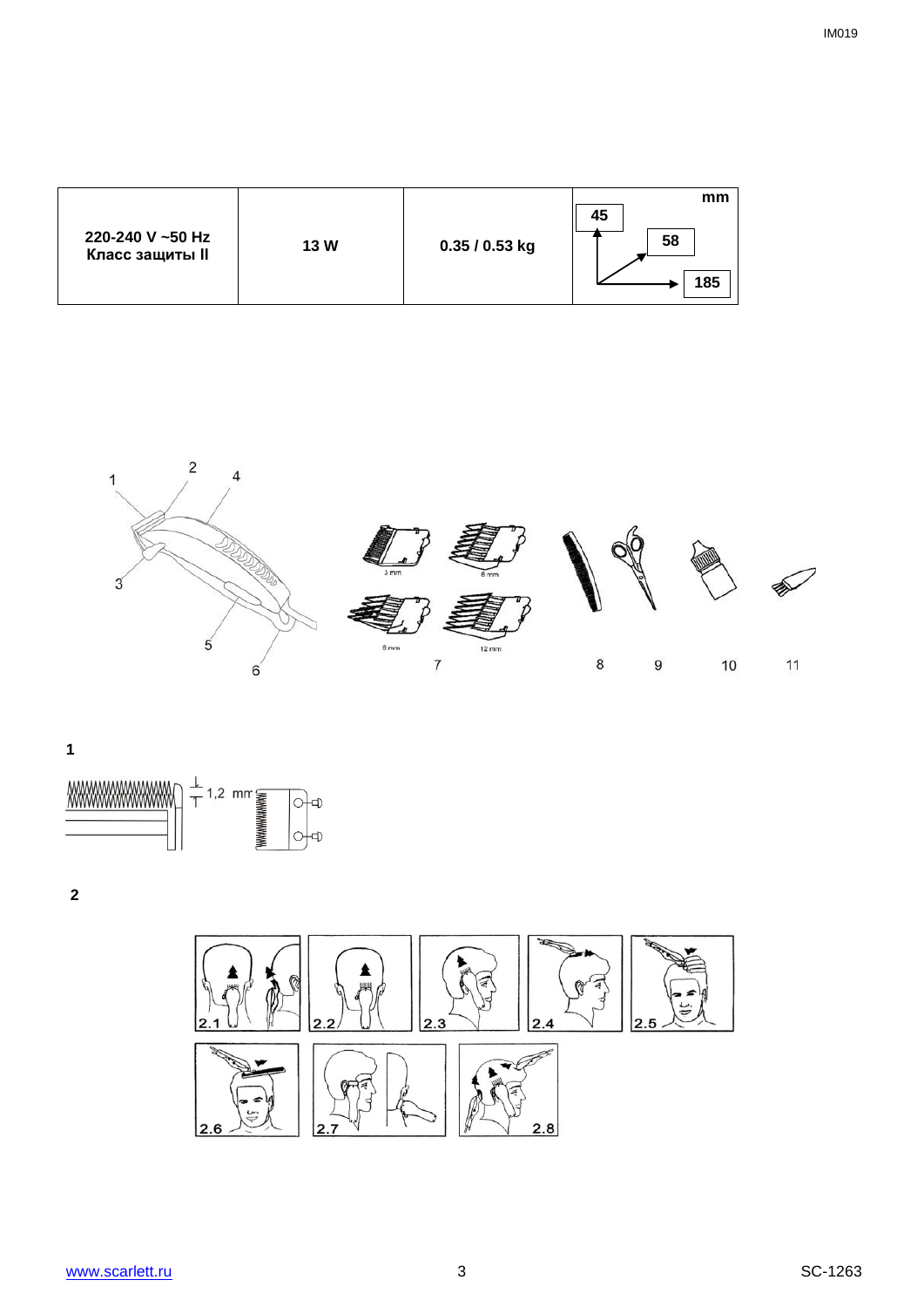# **GB INSTRUCTION MANUAL IMPORTANT SAFEGUARDS**

- Please read this instruction manual carefully before use and keep in a safe place for future reference.
- Before switching on the appliance for the first time please check if the technical specifications indicated on the unit correspond to the mains parameters.
- For home use only. Do not use for industrial purposes. Do not use the appliance for any other purposes than described in this instruction manual.
- Do not use outdoors.
- Always unplug the appliance from the power supply before cleaning and when not in use.
- To prevent risk of electric shock and fire, do not immerse the appliance in water or any other liquids. If it has happened DO NOT TOUCH the appliance, unplug it immediately and check in a service center.
- Do not take this product to a bathroom or use near water.
- The appliance is not intended for use for [physically, sensory or mental disabled](https://www.multitran.ru/c/m.exe?t=5841801_1_2&s1=%F7%E5%EB%EE%E2%E5%EA%20%F1%20%EE%E3%F0%E0%ED%E8%F7%E5%ED%ED%FB%EC%E8%20%E2%EE%E7%EC%EE%E6%ED%EE%F1%F2%FF%EC%E8) person (including children) or for person with lack of life experience or knowledge, if only they are under supervision or have been instructed about the use of the unit by responsible person.
- Children must be under control in order not to be allowed to play with the appliance.Do not leave the appliance switched on when not in use.
- Do not use other attachments than those supplied.
- Do not operate after malfunction or cord damage.
- In case of power cord is damaged, its replacement should be done by the manufacture or service department or the other high-skill person to avoid any danger.
- Do not attempt to repair, adjust or replace parts in the appliance. Repair the malfunctioning appliance in the nearest service center.
- Keep the cord away from sharp edges and hot surfaces.
- Do not place or store the appliance where it can fall or be pulled into a tub or sink.
- Do not pull, twist, or wrap the power cord around the appliance.
- Never insert any objects into openings in the appliance housing.
- Do not put operating appliance on any surface, it may cause injury or damage.
- Do not use the appliance with damaged comb, or with teeth missing from the blades as injury may occur.
- If the product has been exposed to temperatures below 0ºC for some time it should be kept at room temperature for at least 2 hours before turning it on.
- NOTE: KEEP THE BLADES OILED.
- Do not use the hair clipper when the skin is infected.
- Do not use the hair clipper on animals.
- The manufacturer reserves the right to introduce minor changes into the product design without prior notice, unless such changes influence significantly the product safety, performance, and functions.

 Production date mentioned on the unit and/or on the packing materials and documentations.

#### **BLADE ALIGNMENT**

- Blades must be realigned if they were removed for cleaning or after replacement.
- To realign the blades, simply match the upper and lower blades teeth up, point for point.
- End of top blade teeth should be approximately 1.2 mm back from lower blade. Compare your clipper blades with the sketch (pic.1).
- If blade alignment is incorrect, add a few drops of oil to the blades, switch on the clipper for a few moments, switch off and unplug. Loosen screws slightly and adjust. Tighten screws after blade is aligned.

### **OILING**

- To maintain your clipper in peak condition, the blades should be oiled after every haircut.
- Do not use hair oil, grease, oil mixed with kerosene or any solvent.

#### **BLADE LEVER**

- The lever located to the left of the blades, allows easily adjust cut hair length while clipping.
- The lever adds versatility to your clipper by allowing you gradually change the closeness of your cut without an attachment comb.
- When the lever is in the uppermost position, the blades will give you the closest cut and leave the hair very short. Pushing the lever downwards gradually increases the cutting length.
- In its lowest position, the lever will leave the hair approximately the same length as a №1 (3mm) comb.
- The lever will also extend the use of your blades since a different cutting edge is used in each setting.
- In addition, if extremely heavy hair cutting has jammed the blades, it will help you to remove hair that has become wedged between the two blades without removing the blades.
- While the clipper is running rapidly move the lever from "close cut" to "longer cut" a couple of times. Do this each time after you have finished using your clipper to keep the blades free of cut hair.
- If this does not help and clipper stops cutting, blades are dulled. Replace them with new blades.

# **INSTRUCTIONS FOR HAIR CUTTING**

- Before first use cutting blades of the machine should be thoroughly lubricated.
- Wipe off any excess oil. This should be done after each use. While using the unit, untwist the cord from time to time to avoid tangling.
- Before cutting always comb the hair thoroughly first.

#### **DETACHABLE COMBS**

| Attachment comb Nº | Hair length mm/inches |
|--------------------|-----------------------|
| Nº1                | 3(1/8)                |
| No <sub>2</sub>    | (1/4)<br>ี            |
| N <sub>23</sub>    | 9(3/8)                |
| No4                | 12(1/2)               |

- Each comb attachment is marked accordingly on its outside middle surface.
- To attach a comb, hold it with its teeth upward and slide onto and along the clipper blade until the front of the comb firmly seats against the clipper blade.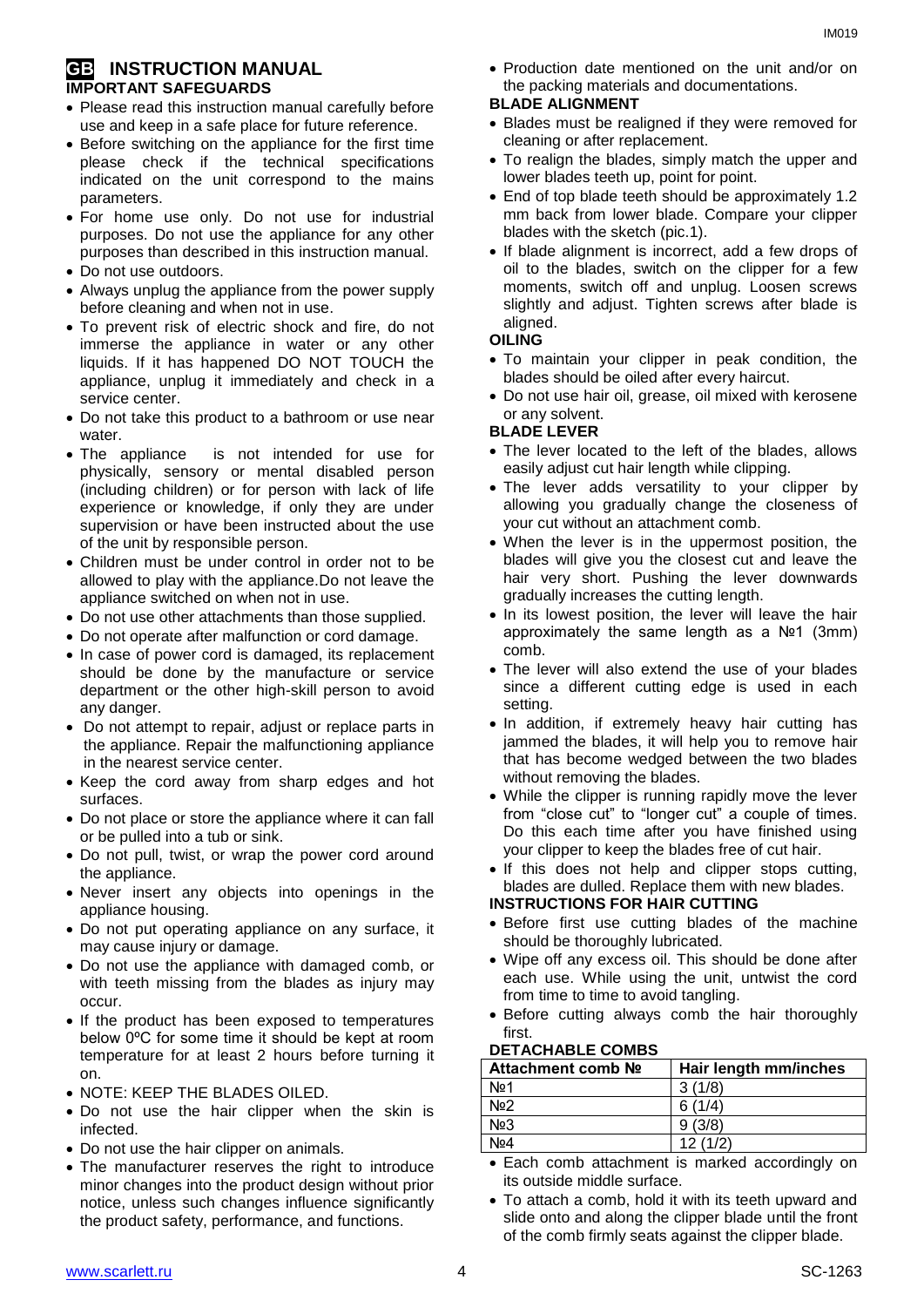- For even cutting do not force the clipper. Also remember to comb the hair more frequently to remove trimmed hair and check for uneven strands.
- It is recommended that you start the haircut by choosing the maximum hair length, and then gradually reduce the length setting.
- In order to obtain the most effective result move the device in the direction opposite to the direction of hair growth.

Since hair in different head segments grows in different directions, you need to move the device in different directions as well (up, down or crosswise). See Figures 2.1-2.8.

• In order to obtain a good haircut for wavy, rare or long hair, use a comb to direct the cutting block of the device. See Figure 2.6.

# **CARE AND CLEANING**

- Switch off the appliance and unplug it.
- Clean and oil the appliance after each use.
- Remove cut hair from the clipper with the brush enclosed.
- Wipe the clipper with a dry soft cloth.
- Oil the blades as mentioned above.

# **STORAGE**

- Keep the appliance in a dry place.
- You may hang the cutter by provided loop.
- The blades must be oiled for storage period.



- **The symbol on the unit, packing materials** and/or documentations means used electrical and electronic units and battery's should not be toss in the garbage with ordinary household garbage. These units should be pass to special receiving point.
- For additional information about actual system of the garbage collection address to the local authority.
- Valid utilization will help to save valuable resources and avoid negative work on the public health and environment which happens with incorrect using garbage.

# **RUS РУКОВОДСТВО ПО ЭКСПЛУАТАЦИИ МЕРЫ БЕЗОПАСНОСТИ**

- Внимательно прочитайте Руководство по эксплуатации и сохраните его в качестве справочного материала.
- Перед первоначальным включением проверьте, соответствуют ли технические характеристики, указанные на изделии, параметрам электросети.
- Использовать только в бытовых целях в соответствии с данным Руководством по эксплуатации. Прибор не предназначен для промышленного применения.
- Не использовать вне помещений.
- Всегда отключайте устройство от электросети перед очисткой, или если Вы его не используете.
- Во избежание поражения электрическим током и возгорания, не погружайте прибор и шнур питания в воду или другие жидкости. Если это

произошло, НЕ БЕРИТЕСЬ за изделие, немедленно отключите его от электросети и обратитесь в Сервисный центр для проверки.

- Не пользуйтесь устройством в ванных комнатах и около воды.
- Прибор не предназначен для использования лицами (включая детей) с пониженными физическими, сенсорными или умственными способностями или при отсутствии у них жизненного опыта или знаний, если они не находятся под присмотром или не проинструктированы об использовании прибора лицом, ответственным за их безопасность.
- Дети должны находиться под присмотром для недопущения игр с прибором.
- Не оставляйте включенный прибор без присмотра.
- Не используйте принадлежности, не входящие в комплект поставки.
- При повреждении шнура питания его замену, во избежание опасности, должны производить изготовитель, сервисная служба или подобный квалифицированный персонал.
- Не пытайтесь самостоятельно ремонтировать устройство. При возникновении неполадок обращайтесь в ближайший Сервисный центр.
- Следите, чтобы шнур питания не касался острых кромок и горячих поверхностей.
- Не кладите и не храните машинку в непосредственной близости от ванны, душа или плавательного бассейна.
- Не тяните за шнур питания, не перекручивайте и не наматывайте его вокруг корпуса устройства.
- Не допускайте попадания в отверстия на корпусе изделия посторонних предметов и любых жидкостей.
- Никуда не кладите работающее устройство, так как это может привести к травме или нанести материальный ущерб.
- Не пользуйтесь машинкой с поврежденными гребнями или одним из зубцов – это может привести к травме.
- Если изделие некоторое время находилось при температуре ниже 0ºC, перед включением его следует выдержать в комнатных условиях не менее 2 часов.
- ВНИМАНИЕ: РЕГУЛЯРНО СМАЗЫВАЙТЕ ЛЕЗВИЯ.
- Не пользуйтесь машинкой при воспалениях кожи.
- Не стригите машинкой животных.
- Производитель оставляет за собой право без дополнительного уведомления вносить незначительные изменения в конструкцию изделия, кардинально не влияющие на его безопасность, работоспособность и функциональность.
- Дата производства указана на изделии и/или на упаковке, а также в сопроводительной документации.

# **РЕГУЛИРОВКА ЛЕЗВИЙ**

- Прибор предназначен для стрижки волос.
- После замены лезвий, или если их снимали для очистки, регулировку следует произвести заново.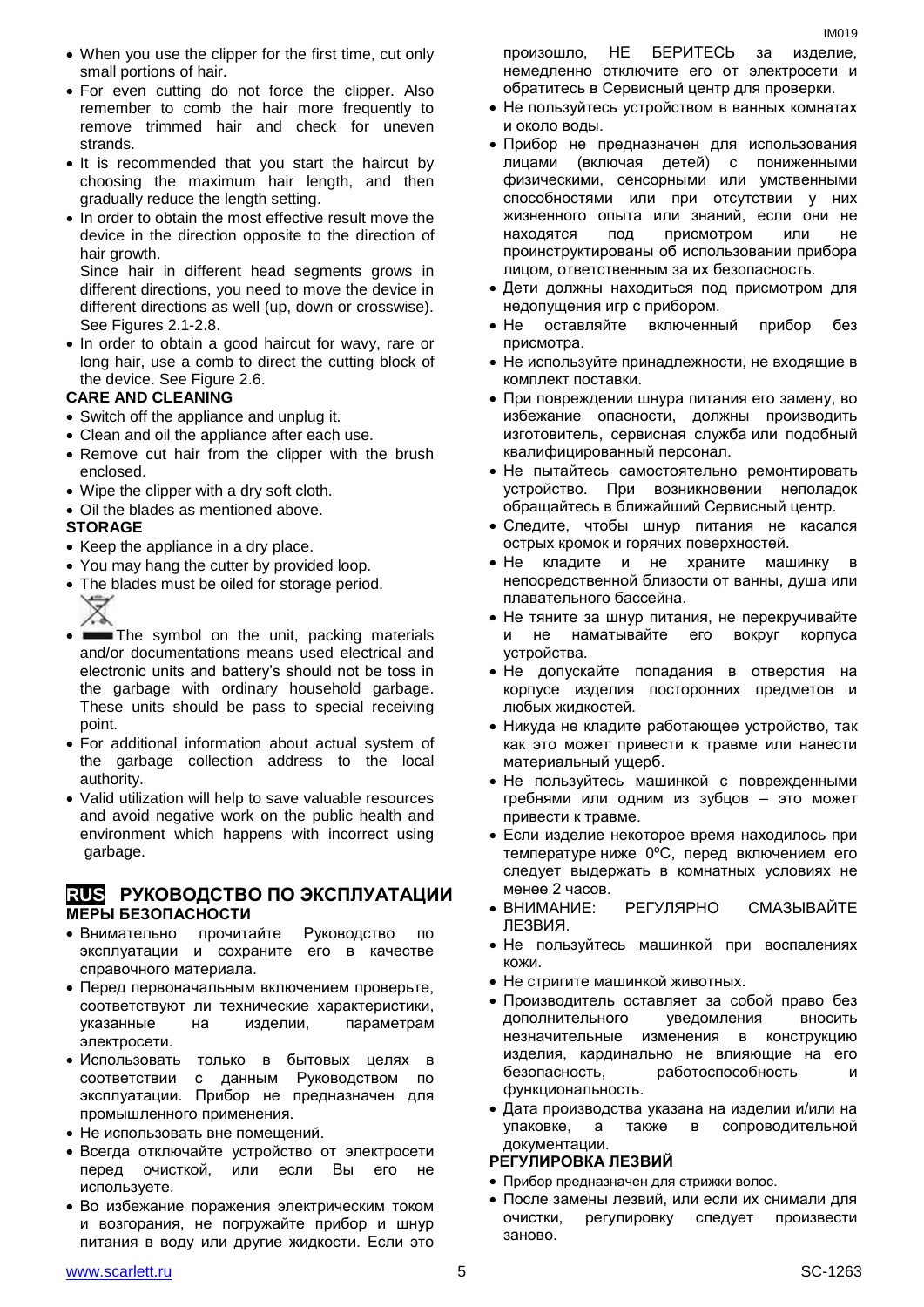- Профили зубцов обоих лезвий при установке должны точно совпадать, независимо от их смещения.
- Концы зубцов съемного (наружного) лезвия должны быть выдвинуты приблизительно на 1-2 мм выше концов зубцов подвижного (внутреннего), как это показано на рисунке (рис.1).
- Если лезвия установлены неправильно, нанесите на них несколько капель масла, включите машинку на несколько секунд, затем выключите ее и отключите от электросети. Слегка ослабьте два винта и переустановите съемное лезвие. Затяните винты.

#### **СМАЗКА ЛЕЗВИЙ**

- Для обеспечения длительной и надежной работы машинки, лезвия следует регулярно смазывать.
- Не рекомендуется применять для смазки масло для волос, жиры и масла, разбавленные керосином или другими растворителями.

#### **ДЛИНА СРЕЗАЕМЫХ ВОЛОС**

- Рычаг регулятора, расположенный на левой стороне машинки, позволяет легко регулировать длину срезаемых волос, держа машинку в рабочем положении.
- При этом можно плавно изменять длину срезаемых волос без использования дополнительных насадок.
- Верхнее положение рычага (вертикальное относительно машинки) дает самую короткую стрижку, длина которой плавно увеличивается (т.е. длина срезаемых волос уменьшается) по мере опускания рычага (выдвижения съемного лезвия).
- При нижнем (горизонтальном относительно машинки) положении рычага получается стрижка, соответствующая применению дополнительного гребня. № 1 (3 мм).
- Использование регулятора увеличивает срок службы лезвий, поскольку при перемещении съемного лезвия каждый раз работают разные участки режущих поверхностей.
- Регулятор также помогает освободить зажатые между лезвиями жесткие волосы. Для этого несколько раз быстро поднимите и опустите рычаг.
- Производите эту операцию на холостом ходу, а также после окончания каждой стрижки – для удаления остатков волос.
- Если волосы удаляются с трудом, и машинка перестала стричь, замените затупившиеся лезвия.

#### **ПОДГОТОВКА К РАБОТЕ**

- Перед первым использованием режущие лезвия машинки необходимо тщательно смазать.
- Включите машинку, чтобы масло равномерно распределилось между лезвиями и проверьте равномерность их хода. Вытрите выступившее масло. Производите эту операцию после каждой стрижки. Не допускайте перекручивания и спутывания шнура питания во время работы.
- Перед стрижкой тщательно расчешите волосы.

**СЪЕМНЫЕ ГРЕБНИ**

| Съемный гребень № Длина волос мм/дюймы |
|----------------------------------------|

| <b>SPANDIN I NACHO IST</b> | <b>длина волос мм/дюимы</b> |
|----------------------------|-----------------------------|
| No <sub>1</sub>            | 3(1/8)                      |
| Nº <sub>2</sub>            | 6(1/4)                      |
| No <sub>3</sub>            | 9(3/8)                      |
| Nº4                        | 12(1/2)                     |

- Снаружи на каждом гребне имеется соответствующая маркировка.
- Держа гребень зубцами вверх, плотно наденьте его на лезвия.
- В первый раз состригайте понемногу.
- Чтобы стрижка получилась ровной, не ведите машинку быстрее, чем она успевает состригать. Во время стрижки как можно чаще вычесывайте срезанные волосы.
- Рекомендуется начинать стрижку, выбрав максимальную длину волос, постепенно уменьшая настройку длины.
- Для наиболее эффективной стрижки перемещайте прибор против направления роста волос.
- Так как волосы на различных участках головы растут в разных направлениях, прибор также необходимо перемещать в разных направлениях (вверх, вниз или поперек) см. Рисунки 2.1 – 2.8.
- Чтобы хорошо подстричь вьющиеся, редкие или длинные волосы, направляйте волосы на режущий блок машинки при помощи расчески.см. Рисунок 2.6.

#### **ОЧИСТКА**

- Выключите машинку и отсоедините ее от электросети.
- Машинку следует очищать и смазывать после каждого применения.
- Очистите лезвия и машинку от обрезков волос прилагаемой щеточкой.
- Протрите корпус сухой мягкой тканью.
- Смажьте лезвия, как это описано выше.
- Не допускайте попадания воды в отверстия на корпусе изделия.

#### **ХРАНЕНИЕ**

- Хранить машинку следует в сухом месте.
- Допускается подвешивать ее за петлю.
- Лезвия обязательно должны быть смазаны.
- Данный символ на изделии, упаковке и/или сопроводительной документации означает, что использованные электрические и электронные изделия и батарейки не должны выбрасываться вместе с обычными бытовыми отходами. Их следует сдавать в специализированные пункты приема.
- Для получения дополнительной информации о существующих системах сбора отходов обратитесь к местным органам власти.
- Правильная утилизация поможет сберечь ценные ресурсы и предотвратить возможное негативное влияние на здоровье людей и состояние окружающей среды, которое может возникнуть в результате неправильного обращения с отходами.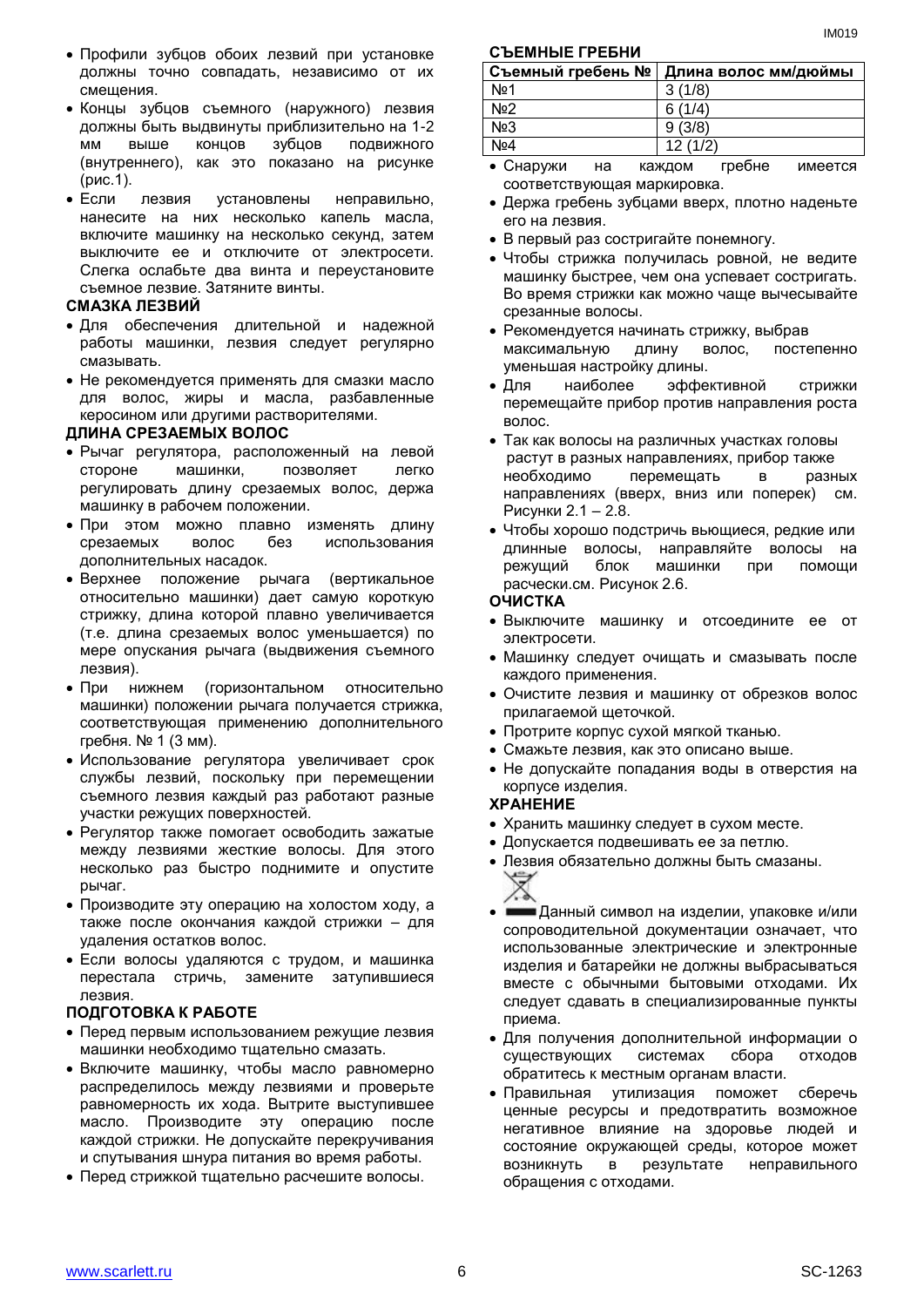# **UA ІНСТРУКЦІЯ З ЕКСПЛУАТАЦІЇ**

- Шановний покупець! Ми вдячні Вам за придбання продукції торговельної марки SCARLETT та довіру до нашої компанії. SCARLETT гарантує високу якість та надійну роботу своєї продукції за умови дотримання технічних вимог, вказаних в посібнику з експлуатації.
- Термін служби виробу торгової марки SCARLETT у разі експлуатації продукції в межах побутових потреб та дотримання правил користування, наведених в посібнику з експлуатації, складає 2 (два) роки з дня передачі виробу користувачеві. Виробник звертає увагу користувачів, що у разі дотримання цих умов, термін служби виробу може значно перевищити вказаний виробником строк.

#### **МІРИ БЕЗПЕКИ**

- Уважно прочитайте Інструкцію з експлуатації та зберігайте її як довідковий матеріал.
- Перш ніж увімкнути прилад, перевірте, чи відповідають технічні характеристики, вказані на виробі, параметрам електромережі.
- Використовувати тільки у побуті відповідно з даною Інструкцією з експлуатації. Прилад не призначений для виробничого використовування.
- Не користуватися поза приміщеннями.
- Завжди відключайте прилад з мережі перед очищенням або якщо він не використовується.
- Щоб запобігти враження електричним струмом та загоряння, не занурюйте прилад у воду чи інші рідини. Якщо це відбулося, НЕ ТОРКАЙТЕСЯ виробу, негайно відключите його з мережі та зверниться до Сервісного центру для перевірки.
- Не користуйтеся приладом у ванних кімнатах чи біля води.
- Прилад не призначений для використання особами (у тому числі дітей) зі зниженими фізичними, сенсорними чи розумовими здібностями або за відсутності в них життєвого досвіду чи знань, якщо вони не знаходяться під наглядом чи не проінструктовані про використання приладу особою, що відповідає за їхню безпеку.
- Діти повинні знаходитись під наглядом задля недопущення ігор з приладом.
- Не залишайте ввімкнений прилад без нагляду.
- Не використовуйте приладдя, що не входить до комплекту поставки.
- У разі пошкодження кабелю живлення, його заміну, з метою запобігання небезпеці, повинен виконувати виробник або уповноважений їм сервісний центр, або аналогічний кваліфікований персонал.
- Не намагайтеся самостійно ремонтувати прилад. При виникненні неполадок звертайтеся до найближчого Сервісного центру.
- Стежте, щоби шнур живлення не торкався гострих крайок та гарячих поверхонь.
- Не кладіть та не зберігайте машинку у місцях, звідки вона може впасти до раковини та ін.
- Не тягніть за шнур живлення, не перекручуйте та не намотувайте його на корпус.
- Не допускайте потраплення до відтулин на корпусі виробу зайвих предметів та будь-яких рідин.
- Нікуди не кладіть машинку коли вона працює, оскільки це може привести до травми чи завдати матеріальної шкоди.
- Не користуйтеся машинкою з пошкодженими гребінцями чи одним із зубців – це може привести до травми.
- Якщо виріб деякий час знаходився при температурі нижче 0ºC, перед увімкненням його слід витримати у кімнаті не менше 2 годин.
- УВАГА: РЕГУЛЯРНО ЗМАЗУВАЙТЕ ЛЕЗА.
- Не користуйтеся машинкою при запаленнях шкіри.
- Не стрижіть машинкою тварин.
- Обладнання відповідає вимогам Технічного регламенту обмеження використання деяких<br>небезпечних речовин в електричномута небезпечних речовин в електричному та електронному обладнанні.
- Виробник залишає за собою право без додаткового повідомлення вносити незначні зміни до конструкції виробу, що кардинально не впливають на його безпеку, працездатність та функціональність.
- Дата виробництва вказана на виробі та/або на упаковці, а також у супровідній документації.

#### **РЕГУЛЮВАННЯ ЛЕЗ**

- Після заміни лез, або якщо їх знімали для очищення, регулювання слід провести знову.
- Профілі зубців обох лез при установці повинні точно збігатися, незалежно від їх зміщення.
- Кінці зубців знімного (зовнішнього) леза мають бути висунені приблизно на 1,2 мм вище кінців зубців рухомого (внутрішнього), як це показано на малюнку (мал. 1).
- Якщо леза установлені невірно, змастіть їх декількома краплями мастила, ввімкніть машинку на кілька секунд, потім вимкніть її та відключите з електромережі. Злегка відпустіть два гвинти та переустановіть знімне лезо. Затягніть гвинти.

#### **ЗМАЗКА ЛЕЗ**

- Щоб забезпечити довгу та надійну роботу машинки, леза слід регулярно змазувати.
- Не рекомендується застосовувати для змазки олію для волосся, жири та мастила, розчинені керосином чи іншими розчинниками.

### **ДОВЖИНА СТРИЖКИ**

- Важіль регулятора, розміщений на лівому боці машинки, дає можливість легко регулювати довжину зрізаного волосся, тримаючи машинку в робочому стані.
- При цьому можна плавно змінювати довжину волосся, що зрізується, без використання додаткових насадок.
- Вертикальна позиція важеля дає саму коротку стрижку, довжина якої плавно збільшується (т.б. довжина зрізаного волосся зменшується) по мірі опускання важеля (висування знімного леза).
- При нижній (горизонтальній) позиції важеля виходить стрижка, відповідна застосуванню додаткового гребінця. № 1 (3 мм).
- Використання регулятора збільшує термін служби лез, оскільки при переміщенні знімного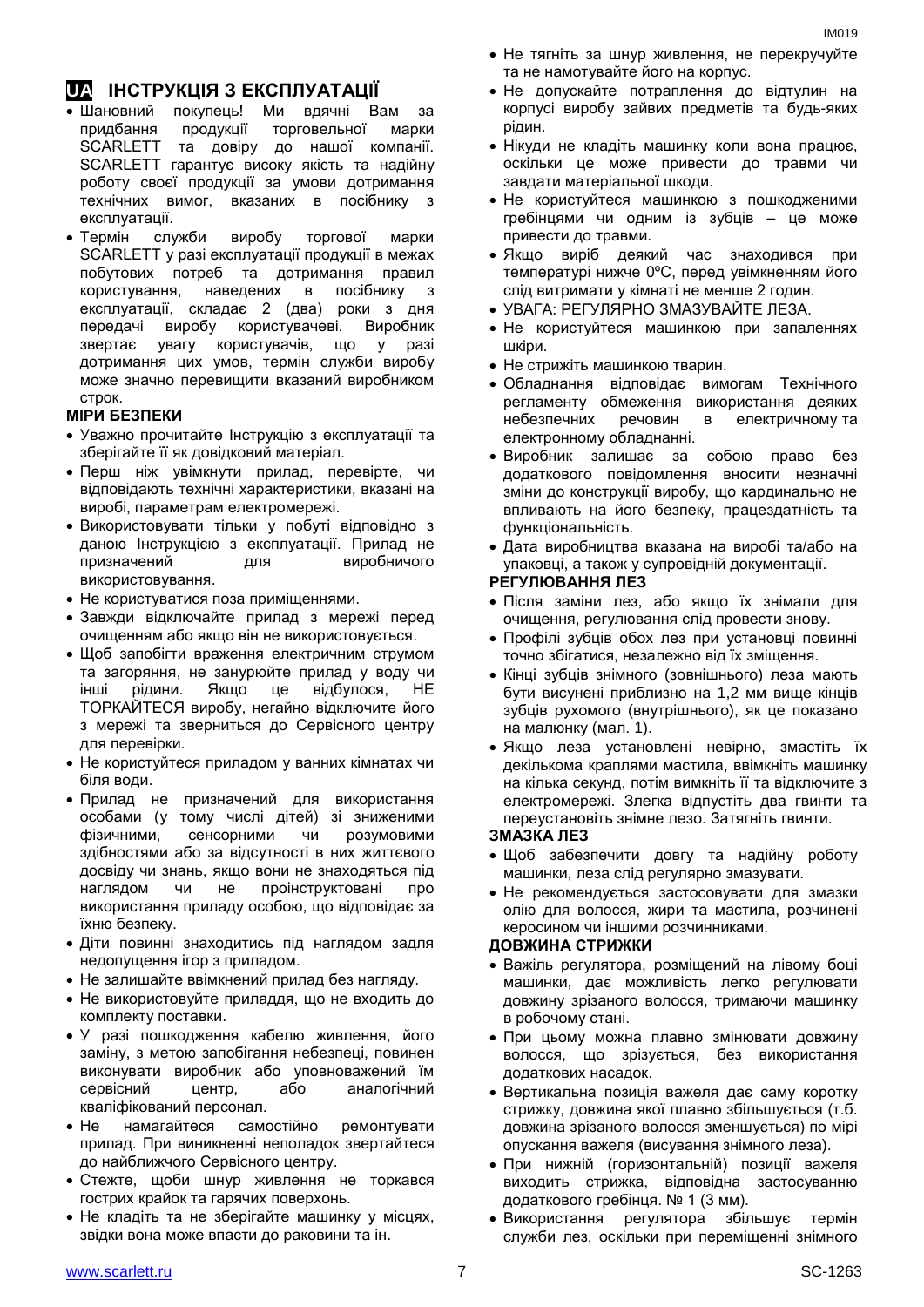леза кожного разу працюють різні місця ріжучої поверхні.

- Регулятор також допомогає визволити затиснуте між лезами жорстке волосся. Для цього декілька разів швидко підійміть та опустіть важіль.
- Робіть це на холостому ході, а також наприкінці кожної стрижки – для видалення надлишку волосся.
- Якщо волосся видаляються важко, а машинка не стриже, замініть затуплені леза.

#### **ПІДГОТОВКА ДО ЕКСПЛУАТАЦІЇ**

- Перед першим використанням леза машинки, що ріжуть, необхідно ретельно змастити.
- Ввімкніть машинку, щоб мастило рівномірно розподілилося між лезами та перевірте рівність їх ходу. Витріть мастило, що виступило. Проводіть цю операцію після кожної стрижки. Не допускайте перекручування та сплутування шнура живлення під час роботи.
- Перед стрижкою ретельно розчішіть волосся.

# **ЗНІМНІ ГРЕБІНЦІ**

| Знімний<br>гребінець № | Довжина<br>мм/дюйми | волосся |
|------------------------|---------------------|---------|
| No <sub>1</sub>        | 3(1/8)              |         |
| N <sub>2</sub>         | 6(1/4)              |         |
| N <sub>23</sub>        | 9(3/8)              |         |
| Nº4                    | 12(1/2)             |         |

- Зовні на кожному гребінці є відповідна маркіровка.
- Тримаючи гребінець зубцями догори, щільно одягніть його на леза.
- Першого разу состригайте потроху.
- Щоб стрижка вийшла рівною, не ведіть машинку швидше, ніж вона встигає состригати. Під час стрижки якнайчастіше вичісуйте зрізане волосся.
- Рекомендовано починати стрижку, обравши максимальну довжину волосся, поступово зменшуючи настройку довжини.
- Для найбільш ефективної стрижки пересувайте прилад проти направлення росту волосся.
- Так як волосся на різних ділянках голови ростуть у різних напрямах, прилад також необхідно пересувати в різних напрямках (уверх, униз або поперек) див. Малюнки 2.1 – 2.8.
- Щоб добре підстригти волосся, що в'ється, рідке або довге, направляйте волосся на ріжучий блок машинки за допомогою гребінця. Див. Малюнок 2.6.

### **ОЧИЩЕННЯ**

- Вимкніть машинку та від'єднайте її від електромережі.
- Машинку варто очищати та змащувати після кожного застосування.
- Очистіть леза та машинку від обрізків волосся за допомогою щіточки, що входить до комплекту.
- Протріть корпус сухою м'якою тканиною.
- Змажте леза, як це описано вище.

### **ЗБЕРЕЖЕННЯ**

- Зберігати машинку слід у сухому місці.
- Її можна підвішувати за петельку.
- Леза обов'язково мають бути змазані.



- Цей символ на виробі, упаковці та/або в супровідній документації означає, що електричні та електронні вироби, а також батарейки, що були використані, не повинні викидатися разом із звичайними побутовими відходами. Їх потрібно здавати до спеціалізованих пунктів прийому.
- Для отримання додаткової інформації щодо існуючих систем збору відходів зверніться до місцевих органів влади.
- Належна утилізація допоможе зберегти цінні ресурси та запобігти можливому негативному впливу на здоров'я людей і стан навколишнього середовища, який може виникнути в результаті неправильного поводження з відходами.

# **KZ ПАЙДАЛАНУ ЖӨНІНДЕГІ НҰСҚАУЛЫҚ**

- Құрметті сатып алушы! SCARLETT сауда таңбасының өнімін сатып алғаныңыз үшін және біздің компанияға сенім артқаныңыз үшін Сізге алғыс айтамыз. Іске пайдалану нұсқаулығында суреттелген техникалық талаптар орындалған жағдайда, SCARLETT компаниясы өзінің өнімдерінің жоғары сапасы мен сенімді жұмысына кепілдік береді.
- SCARLETT сауда таңбасының бұйымын тұрмыстық мұқтаждар шеңберінде пайдаланған және іске пайдалану нұсқаулығында келтірілген пайдалану ережелерін ұстанған кезде, бұйымның қызмет мерзімі бұйым тұтынушыға табыс етілген күннен бастап 2 (екі) жылды құрайды. Аталған шарттар орындалған жағдайда, бұйымның қызмет мерзімі өндіруші көрсеткен мерзімнен айтарлықтай асуы мүмкін екеніне өндіруші тұтынушылардың назарын аударады.

### **ҚАУІПСІЗДІК ШАРАЛАРЫ**

- Қолдану нұсқауын ықыласпен оқып шығыңыз және оны анықтамалық материал ретінде сақтаңыз.
- Алғаш рет іске қосар алдында бұйымда көрсетілген техникалық сипаттамалардың электр желісінің параметрлеріне сәйкес келетінкелмейтінін тексеріңіз.
- Осы Пайдалану нұсқауына сәйкес тек қана тұрмыстық мақсаттарда қолданылады. Құрал өнеркәсіптік қолдануға арналмаған.
- Жайдан тыс колданылмайды.
- Жабдықты тазалаудың алдында немесе Сіз оны қолданбасаңыз электр жүйесінен әрқашан сөндіріп тастаңыз.
- Электр тоғының ұруына және жануға тап болмау үшін, құралды суға немесе басқа сұйықтықтарға батырмаңыз. Егер бұл жағдай болса, бұйымды ҰСТАМАҢЫЗ, оны электр жүйесінен дереу сөндіріп тастаңыз және сервис орталығына тексертіңіз.
- Құрылғыны былаулы бөлмелері мен су жанында пайдаланбаңыз.
- www.scarlett.ru 8 SC-1263 Дене, жүйке не болмаса ақыл-ой кемістігі бар, немесе осы құрылғыны қауіпсіз пайдалану үшін тәжірибесі мен білімі жеткіліксіз адамдардың (соның ішінде балалардың) қауіпсіздігі үшін жауап беретін адам қадағаламаса немесе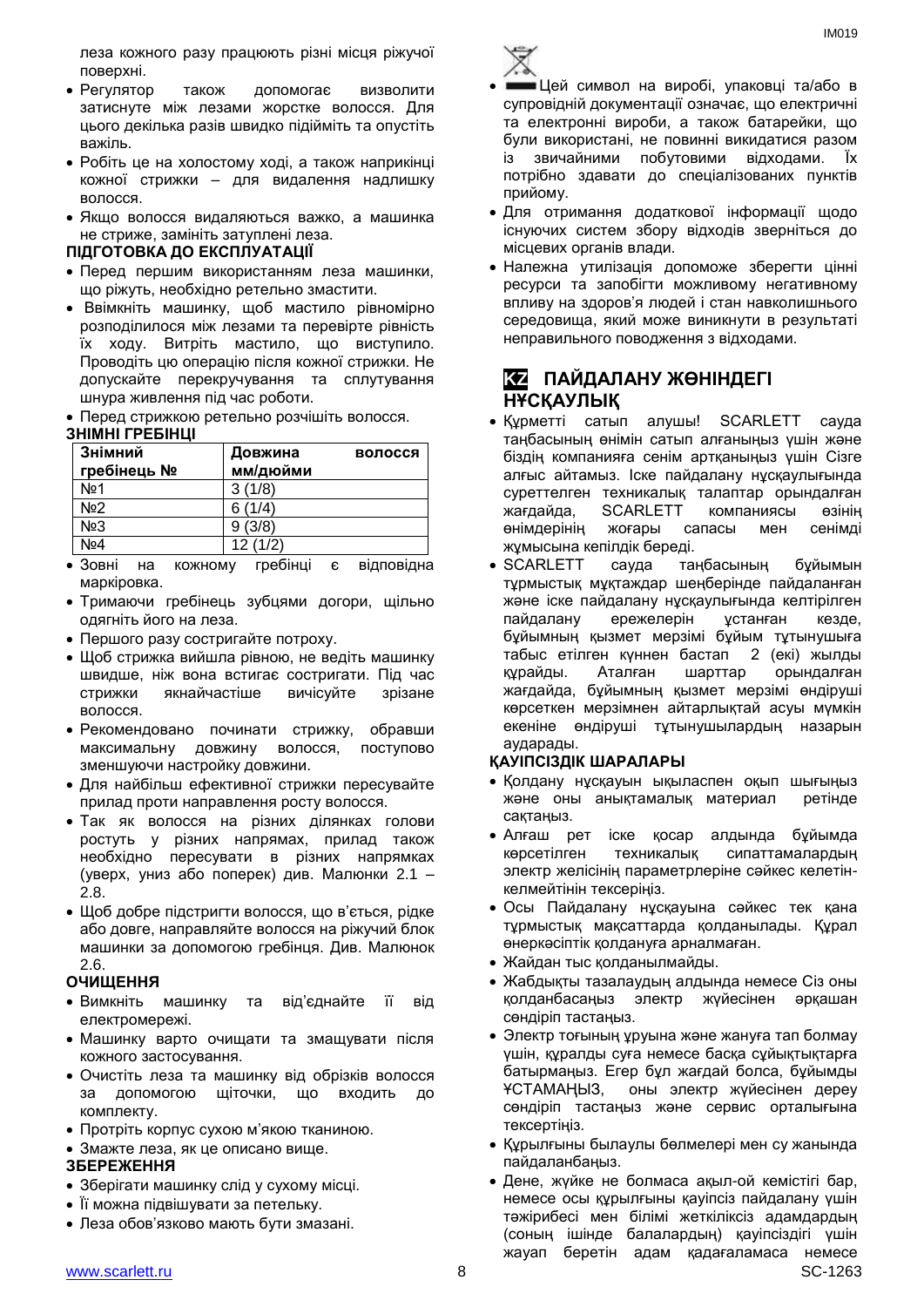аспапты пайдалану бойынша нұсқау бермесе, олардың бұл аспапты қолдануына болмайды.

- Балалар аспаппен ойнамауы үшін оларды үнемі қадағалап отыру керек.
- Қараусыз қосылған құралды қалдырмаңыздар.
- Бересі жинаққа енгізілмеген керек-жарақтарды қолданбаңыз.
- Қуат бауы бүлінген жағдайда, қатерден аулақ болу үшін оны ауыстыруды өндіруші, сервистік қызмет немесе соған ұқсас білікті қызметкерлер іске асыруға тиіс.
- Құрылғыны өз бетіңізше жөндеуге талпынбаңыз. Олқылықтар пайда болса жақын арадағы сервис орталығына апарыңыз.
- Қоректену бауының өткір жиектер және ыстық үстілерге тимеуін қадағалаңыз.
- Мәшіңкені жуынғышқа және т.б. құлап түсуі мүмкін орындарға қоймаңыз және сақтамаңыз.
- Қоректену бауынан тартпаңыз, оны ширатпаңыз және құрылғының тұлғасын айнала орамаңыз.
- Бұйымның тұлғасындағы тесіктерге бөтен заттардың және кез келген сұйықтықтардың кіруіне жол бермеңіз.
- Жұмыс істеп тұрған құрылғыны ешқайда қоймаңыз, өйткені бұл зақым тигізуі немесе заттық залал келтіруі мүмкін.
- Тарақтарының немесе үшкірлерінің біреуі бүлінген мәшіңкені пайдаланбаңыз – бұл зақымдалуға әкелуі мүмкін.
- Егер бұйым біршама уақыт 0ºC-тан төмен температурада тұрса, іске қосар алдында оны кем дегенде 2 сағат бөлме температурасында ұстау керек.
- НАЗАР: АЛМАСТАРЫ ҰДАЙЫ МАЙЛАҢЫЗ.
- Тері бөріткенде мәшіңкені пайдаланбаңыз.
- Жәндіктерді мәшіңкемен қырықпаңыз.
- Өндіруші бұйымның қауіпсіздігіне, жұмыс өнімділігі мен жұмыс мүмкіндіктеріне түбегейлі әсер етпейтін болмашы өзгерістерді оның құрылмасына қосымша ескертпестен енгізу құқығын өзінде қалдырады.
- Өндірілген күні өнімде және/немесе қорапта, сондай-ақ қосымша құжаттарда көрсетілген.

#### **ЖҮЗДЕРДІҢ ЖӨНГЕ САЛУЫ**

- Алмастарды ауыстырғаннан кейін, не егер оларды тазалау үшін алған болса, жаңадан жөнге салу тиісті.
- Екі алмастың тістерінің профильдері құру кезінде олардың ығысуына қарамай дәл сәйкес келуі қажет.
- Алмалы-салмалы (сыртқы) алмастың үшкірлері жылжымалы (ішкі) алмастың үшкірлерінен суретте көрсетілгендей шамамен 1,2 мм жоғарырақ болуға тиісті (сурет 1)
- Егер алмастар дұрыс орнатылмаған болса, оларға бірнеше тамшысы май жағыңыз, мәшіңкені қосыңыздар бірнеше секундқа қосыңыз, содан соң оны өшіріңіз және электр жүйесінен ажыратып тастаңыз. Екі бұранданы сәл босатыңыз және алмалы-салмалы алмасты қайта орнатыңыз. Бұрандаларды тартып тастаңыз.

### **АЛМАСТАРДЫ МАЙЛАУ**

 Мәшіңкенің ұзақ және нық жұмысын қамтамасыз етуге үшін, алмастарды ұдайы майлауға тиісті.

 Майлау үшін шаштарға жағуға арналған май, керосинмен немесе басқа еріткіштермен арластырылған майлар және ішмайларды қолдану ұсынылмайды.

#### **ҚЫРҚЫЛАТЫН ШАШТАРДЫҢ ҰЗЫНДЫҒЫ**

- Мәшіңкенің сол жағына орналасқан реттеуіш рычаг, мәшіңкені жұмысшы жайда ұстай отырып, күзелетін шаштардың ұзындығын оңай реттеліндіреді.
- Сонымен қатар күзелетін шаштардың ұзындығын қосымша саптамалар қолданусыз жатық өзгертуге болады.
- Рычагтың тік жайы ең қысқа күзеуді береді, қайсының ұзындығы рычагты түсіру өлшемімен жатық үлкейеді (күзелетін шаштың ұзындығы азаяды) (алмалы-салмалы алмасты шығарыңқылаумен).
- Рычагтың төменгі (горизонталь) жайында қосымша тарақты қолдануға лайықты қырқу болады. № 1 (3 мм).
- Реттегішті қолдану алмастардың қызмет мезгілін үлкейтеді, себебі алмалы-салмалы алмастарды ауыстырғанда, кесетін беттердің әрдайым әр түрлі учаскелері жұмыс істейді.
- Реттегіш сондай-ақ алмастардың арасына қысылған қатты шаштарды босатуға көмектеседі. Бұл үшін рычагты бірнеше рет жылдам көтеріңіз және түсіріңіз.
- Бұл операцияны бос жүрісте жасаңыз, сонымен қатар әрбір шаш алғаннан кейін – шаштардың қалдықтардын алып тастау үшін.
- Егер шаштар қиын алыстатылса, және мәшіңке қырқуды тоқтатса, мұқалған алмастарды ауыстырыңыз.

### **ЖҰМЫСҚА ДАЙЫНДАУ**

- Бірінші рет пайдаланардан бұрын машинканың кескіш жүздерін жақсылап майлау қажет.
- Мәшіңкені қосыңыз, май алмастар арасында біркелкі бөлінсін және олардың біркелкі жүруін тексеріңіз. Шыққан майды сүртіңіз. Бұл операцияны әрбір күзеуден кейін жасаңыз. Жұмыс уақытына тұтыну бауының ширатылуы және шатасуына жол бермеңіз.
- Күзеу алдында шаштарды мұқият тараңыз.

#### **АЛМАЛЫ-САЛМАЛЫ ТАРАҚТАР**

| Алмалы-салмалы   | Шаштың   | <b>УЗЫНДЫҒЫ</b> |
|------------------|----------|-----------------|
| тарақтар №       | мм/дюймы |                 |
| Nº1              | 3(1/8)   |                 |
| N <sub>2</sub> 2 | 6(1/4)   |                 |
| N <sub>23</sub>  | 9(3/8)   |                 |
| No <sub>4</sub>  | 12(1/2)  |                 |

- Әрбір тарақтың сыртында тиісті таңбалау болады.
- Тарақты үшкірлерімен жоғары ұстап, оны алмастарға тығыз кигізіңіз.
- Бірінші рет аз-аздан күзеңіз.
- Күзеу тегіс болып шығуы үшін, мәшіңкені оның қырқып үлгеруінен гөрі жылдам жүргізбеңіз. Күзеу уақытына кесілген шаштарды мүмкінінше жиірек тарап тұрыңыз.
- Шаштың бар ұзындығын таңдап, содан кейін оны біртіндеп қысқарта отырып қиюға кеңес береміз.
- Шашты барынша тиімді қырқу үшін аспапты шаштың өсетін бағытына қарсы жылжытыңыз.
- Бастың түрлі бөліктеріндегі шаш түрлі бағытта өсетіндіктен, аспапты да солай түрлі бағытта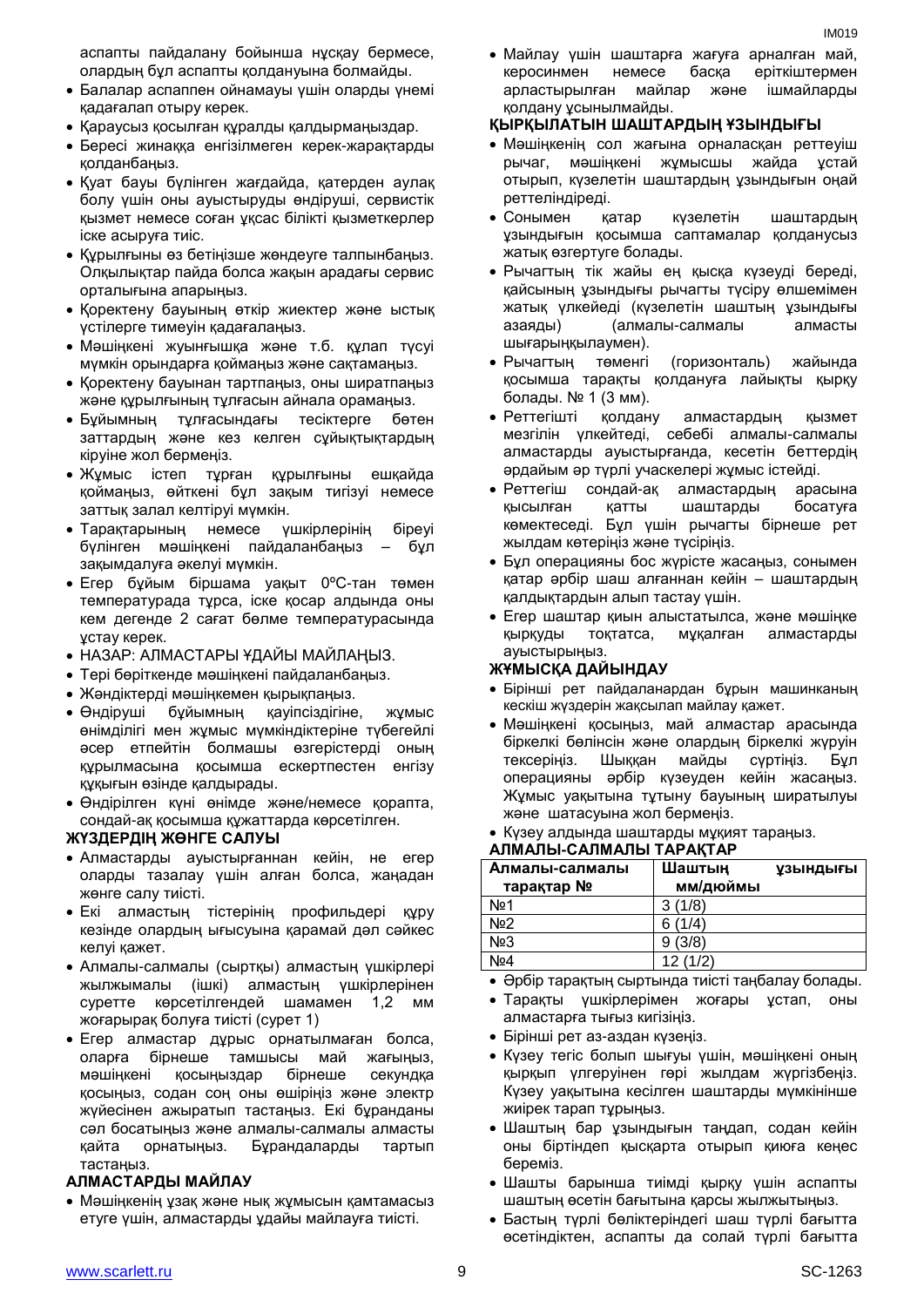(жоғары, төмен немесе кесе көлденең) жылжыту қажет (2.1 – 2.8-суреттерді қараңыз).

 Бұйра, сирек немесе ұзын шашты қырқу үшін шашты машинканың қырыққыш бөлігіне тарақтың көмегімен бағыттаңыз (2.6-суретті қараңыз).

### **ТАЗАЛАУ**

- Мәшіңкені өшіріңіз және оны электр жүйесінен ажыратыңыз.
- Мәшіңкені әрбір қолданудан кейін тазалау және май жағу керек.
- Қосымша щөткемен алмастар мен мәшіңкені шаштың кесінділерінен тазалаңыз.
- Тұлғаны құрғақ жұмсақ матамен сүртіңіз.
- Жоғарыда суреттелгендей алмастарды майлаңыз.

# **САҚТАУ**

- Мәшіңкені құрғақ орында сақталынсын.
- Оны ілмекке іліп қоюға болады.
- Алмастар міндетті түрде майланған болуы қажет.



- Өнімдегі, қораптағы және/немесе қосымша құжаттағы осындай белгі қолданылған электрлік және электрондық бұйымдар мен батарейкалар кәдімгі тұрмыстық қалдықтармен бірге шығарылмауы керек дегенді білдіреді. Оларды арнайы қабылдау бөлімшелеріне өткізу қажет.
- Қалдықтарды жинау жүйелері туралы қосымша мәліметтер алу үшін жергілікті басқару органдарына хабарласыңыз.
- Қалдықтарды дұрыс кәдеге жарату бағалы ресурстарды сақтауға және қалдықтарды дұрыс шығармау салдарынан адамның денсаулығына және қоршаған ортаға келетін теріс әсерлердің алдын алуға көмектеседі.

# **EST KASUTAMISJUHEND OHUTUSNÕUANDED**

- Lugege käesolev kasutusjuhend tähelepanelikult läbi ja hoidke see tuleviku tarbeks alles.
- Enne esimest sisselülitamist kontrollige, kas tootele märgitud tehnilised karakteristikud vastavad vooluvõrgu parameetritele.
- Antud seade on mõeldud ainult koduseks kasutamiseks, mitte tööstuslikuks kasutamiseks.
- Kasutada ainult siseruumides.
- Eemaldage seade vooluvõrgust enne selle puhastamist ning ajaks, mil lõikurit ei kasutata.
- Elektrilöögi saamise ja süttimise vältimiseks ärge asetage seadet vette ja teistesse vedelikesse. Kui seade on vette sattunud, ÄRGE SEDA KATSUGE, eemaldage lõikur kohe vooluvõrgust ja pöörduge teeninduskeskuse poole kontrollimiseks.
- Ärge kasutage seadet vannitubades ja vee läheduses.
- Seadet ei tohi kasutada isikud (kaasa arvatud lapsed), kelle füüsilised, tunnetuslikud või vaimsed võimed on alanenud, või kellel puuduvad sellekohased kogemused ja teadmised, kui nad ei ole kontrolli all või kui neid ei ole juhendanud isik, kes vastutab nende ohutuse eest.
- Lapsed peavad olema kontrolli all, ärge lubage lastel seadmega mängida.
- Ärge jätke töötavat seadet järelvalveta.
- Ärge kasutage tarvikuid, mis ei kuulu komplekti.
- Toitejuhtme vigastuse korral peab selle ohu vältimiseks asendama tootja, tema volitatud teeninduskeskus või muu analoogiline kvalifitseeritud personal.
- Ärge üritage iseseisvalt parandada seadet. Pöörduge lähimasse hoolduskeskusesse.
- Jälgige, et toitejuhe ei puutuks teravate servade ja kuuma pinna vastu.
- Ärge hoidke seadet kohtades, kus ta võib kukkuda valamusse.
- Ärge tõmmake toitejuhtmest, keerake seda krussi, ega ümber korpuse.
- Ärge laske korpuse vahedesse sattuda võõraid esemeid ja vedelikke.
- Ärge asetage kuhugi töötavat seadet, kuna see võib viia traumadeni ja materiaalsete kahjustusteni.
- Ärge kasutage seadet murtud juhtkammiga, see võib viia traumani.
- Kui toode on olnud mõnda aega õhutemperatuuril alla 0 ºC, tuleb hoida seda enne sisselülitamist vähemalt 2 tundi toatemperatuuril.
- TÄHELEPANU: ÕLITAGE REGULAARSELT TERASID.
- Ärge kasutage masinat naha põletike korral.
- Ärge kasutage masinat loomade karvade eemaldamiseks.
- Tootja jätab endale õiguse teha ilma täiendava teatamiseta toote konstruktsiooni ebaolulisi muudatusi, mis ei mõjuta selle ohutust, töövõimet ega funktsioneerimist.
- Tootmiskuupäev on ära toodud tootel ja/või pakendil, aga ka saatedokumentatsioonis.

## **TERADE REGULEERIMINE**

- Peale terade vahetamist või puhastamist, tuleb neid uuesti reguleerida.
- Mõlema tera piid peavad külgvaates täpselt kokku puutuma, sõltumata nende nihkumisest.
- Eemaldatava (välise) tera piid peavad olema umbes 1,2 mm kõrgemal liikuva (sisemise) tera piide suhtes (nagu näidatud joonisel) (joonis 1).
- Kui terad on paigaldatud valesti, õlitage neid mõne tilga õliga, lülitage masin sisse mõneks sekundiks, seejärel lülitage välja ja ühendage lahti pistikust. Keerake kergelt kruvid välja ja paigaldage terad uuesti, keerake kruvid kinni.

# **TERADE ÕLITAMINE**

- Et tagada pikaajalist ja kindlat masina tööd, tuleb seda regulaarselt õlitada.
- Pole soovitav kasutada juusteõli, rasva ja õlisid mis lahustuvad petrooliumi ja teiste lahustitega.

### **LÕIGATAVATE JUUSTE PIKKUS**

- Regulaatori hoob, mis asub vasakul poolel võimaldab hõlpsasti reguleerida lõigatavate juuste pikkust, seal juures hoida masin tööasendis.
- See aitab sujuvalt muuta lõigatavate juuste pikkust, kasutamata teisi otsikuid.
- Püstiasetsev hoob tagab kõige lühema lõikuse, mille pikkus sujuvalt suureneb hoova langetamisega (väljakäiv eemaldatav tera).
- Alumises (horisontaal) hoovaasendis tuleb lõikus, mis vastab juhtkammi kasutamise nr 1 (3 mm).
- Regulaatori kasutamine pikendab terade eluiga, sest eemaldatava tera liikumisel töötavad kõik lõikepinna alad.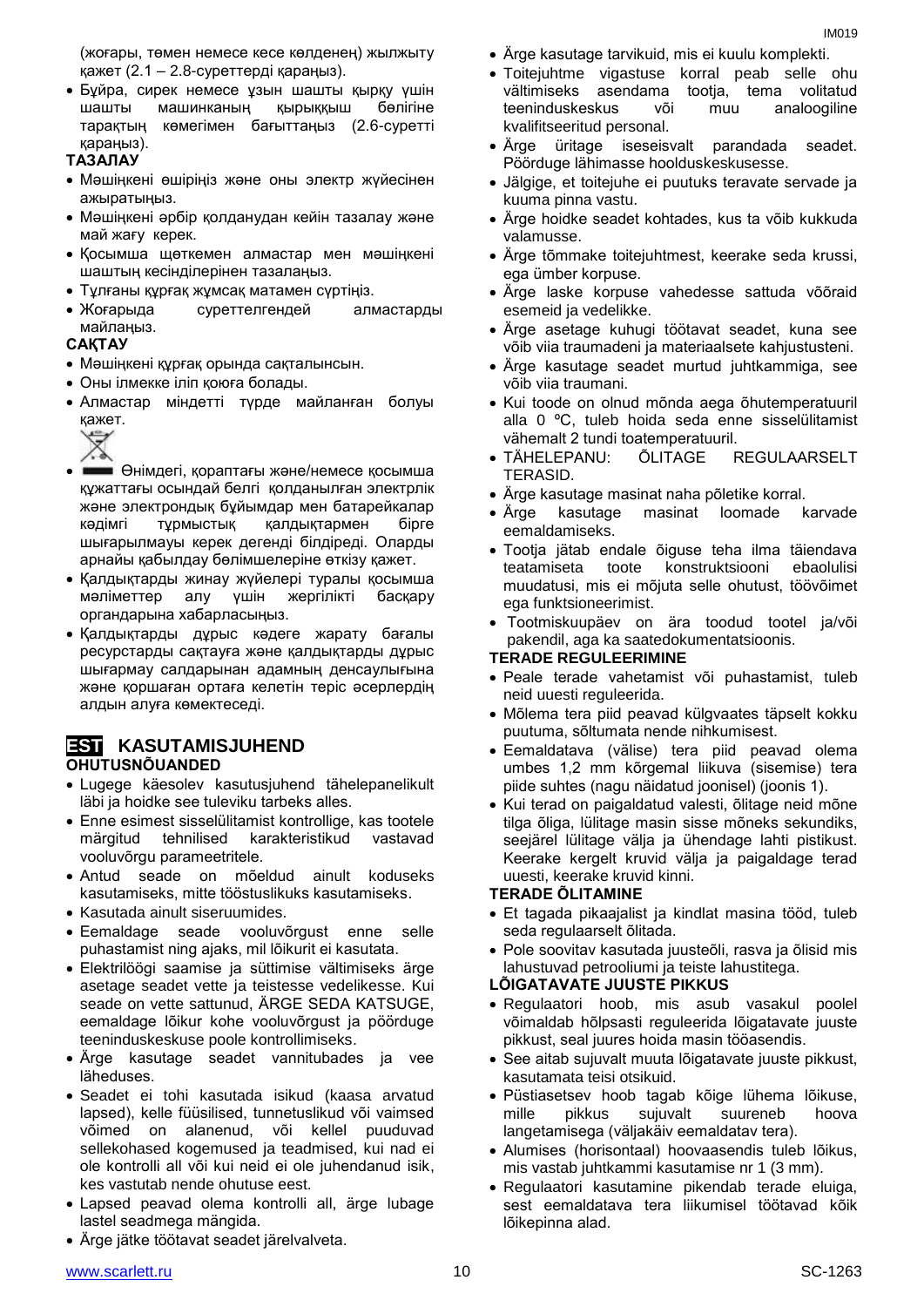- Korrake seda liigutust tühi käigul ja peale igat lõikust.
- Kui juuksed eemalduvad ja masin enam ei lõika tuleb vahetada nürinenud terad.

### **ETTEVALMISTUS KASUTAMISEKS**

- Enne esmakordset kasutamist tuleb masina lõiketerad korralikult õlitada.
- Lülitage masin sisse, et õli ühtlaselt jaotuks terade vahel, ja nende käik oleks ühtlane. Pühkige üleliigne õli ära. Tehke seda operatsiooni peale igat lõikust. Ärge lubage toitejuhtmel keerdu ja krussi minna töö ajal.
- Enne lõikust kammige hoolega juukseid.

#### **JUHTKAMMID**

| Juhtkammid Nº    | Juuste pikkus mm / tollid |
|------------------|---------------------------|
| Nº1              | 3(1/8)                    |
| N <sub>2</sub> 2 | (1/4)                     |
| $N2$ 3           | 9(3/8)                    |
| Nº4              | 12(1/2)                   |

Juhtkammil väljaspool on vastav markeering.

- Hoides juhtkammi piidega ülespoole, paigutage tihedalt see teradele.
- Esimest korda lõigake vähehaaval.
- Selleks, et soeng tuleks ühtlane, ärge liikuge masinaga kiiremini, kui see jõuab lõigata. Lõikuse ajal puhastage masinat tihti lõigatud juustest.
- Soovitame juukselõikust alustades valida maksimaalne juuksepikkus ning seejärel pikkuseseadistust järk-järgult vähendada.
- Kõige tõhusama tulemuse saavutamiseks liiguta seadet juuste kasvusuunale vastupidises suunas. Kuna pea erinevates osades kasvavad juuksed eri suundades, pead ka seadet liigutama erinevas suunas (üles, alla või risti). Vt. joonised 2.1-2.8.
- Hea lõikuse saamiseks laines, hõredate või pikkade juuste puhul kasuta seadme lõikepea suunamiseks kammi. Vt. joonis 2.6.

### **PUHASTUS**

- Lülitage masin välja ja eemaldage see vooluvõrgust.
- Masinat tuleb puhastada ja õlitada iga kasutamise pärast.
- Puhastage harjaga terad ja masin karvadest.
- Kuivatage korpus kuiva ja pehme lapiga.
- Õlitage terad.

### **HOIDMINE**

- Masinat tuleb hoida kuivas kohas.
- Tohib riputada aasast.
- Terad peavad kindlasti õlitatud olema.



- Antud sümbol tootel, pakendil ja/või saatedokumentatsioonis tähendab, et kasutatud elektrilisi ja elektroonilisi tooteid ja patareisid ei tohi ära visata koos tavaliste olmejäätmetega. Need tuleb anda ära spetsialiseeritud vastuvõtupunktidesse.
- Täiendava informatsiooni saamiseks olemasolevatest jäätmete kogumise süsteemidest pöörduge kohalike võimuorganite poole.
- Õige utiliseerimine aitab hoida kokku hinnalisi ressursse ning ennetada võimalikku negatiivset mõju inimeste tervisele ja ümbritseva keskkonna

olukorrale, mis võib tekkida jäätmete ebaõige käitlemise tulemusel.

IM019

# **LV LIETOŠANAS INSTRUKCIJA**

## **DROŠĪBAS NOTEIKUMI**

- Uzmanīgi izlasiet ekspluatācijas instrukciju un saglabājiet to kā izziņas materiālu.
- Pirms pirmās ieslēgšanas pārbaudiet, vai tehniskie parametri, kas norādīti uz izstrādājuma, atbilst elektrotīkla parametriem
- Izmantot tikai sadzīves vajadzībām, atbilstoši Lietošanas instrukcijai. Ierīce nav paredzēts rūpnieciskai izmantošanai.
- Neizmantot ārpus telpām.
- Vienmēr atvienojiet ierīci no elektrotīkla pirms tās tīrīšanai, vai arī tad, ja Jūs to neizmantojat.
- Lai izvairītos no elektrostrāvas trieciena vai aizdegšanās, negremdējiet ierīci ūdenī vai kādā citā šķidrumā. Ja tas ir noticis NEAIZTIECIET ierīci nekavējoties atslēdziet to no elektrotīkla un dodieties uz tuvāko servisa centru ierīces pārbaudei.
- Neizmantojiet ierīci vannas istabā un ūdens tuvumā.
- Ierīce nav paredzēta izmantošanai personām (ieskaitot bērnus) ar pazeminātām fiziskām, sensoriskām vai intelektuālām spējām, kā arī personām bez dzīves pieredzes vai zināšanām, ja viņas nekontrolē vai nav instruējusi ierīces lietošanā persona, kura atbild par viņu drošību
- Bērni ir jākontrolē, lai nepieļautu spēlēšanos ar ierīci
- Neatstājiet ieslēgtu ierīci bez uzraudzības.
- Neizmantojiet piederumus, kas neietilpst ierīces komplektā.
- Barošanas vada bojājuma gadījumā, drošības pēc, tā nomaiņa jāuztic ražotājam, servisa dienestam vai analoģiskam kvalificētam personālam
- Necentieties patstāvīgi labot ierīci. Bojājumu rašanās gadījumā dodieties uz tuvāko Servisa centru.
- Sekojiet līdzi, lai elektrovads nepieskartos klāt asām malām un karstām virsmām.
- Nenovietojiet un neglabājiet ierīci vietās, kur tā var iekrist izlietnē u.c.
- Nevelciet, negrieziet un neuztiniet elektrovadu uz ierīces korpusa.
- Nepieļaujiet, lai korpusa atvērumos iekļūtu svešķermeņi vai šķidrums.
- Nekur nepārvietojiet strādājošo ierīci, jo tas var novest pie traumām vai materiāliem zaudējumiem.
- Neizmantojiet ierīci, ja tai ir bojātas ķemmes, vai kāds no zobiņiem – tas var izraisīt traumu.
- Ja izstrādājums kādu laiku ir atradies temperatūrā zem 0ºC, pirms ieslēgšanas tas ir jāpatur istabas apstākļos ne mazāk kā 2 stundas.
- UZMANĪBU: REGULĀRI EĻĻOJIET ASMEŅUS.
- Neizmantojiet ierīci iekaisušas ādas gadījumos.
- Negrieziet ar ierīci dzīvnieku spalvu.
- Ražotājs patur sev tiesības bez papildu brīdinājuma ieviest izstrādājuma konstrukcijā nelielas izmaiņas, kas būtiski neietekmē tā drošību, darbspēju un funkcionalitāti.
- Ražošanas datums ir norādīts uz izstrādājuma un/vai iepakojuma, kā arī pavaddokumentos.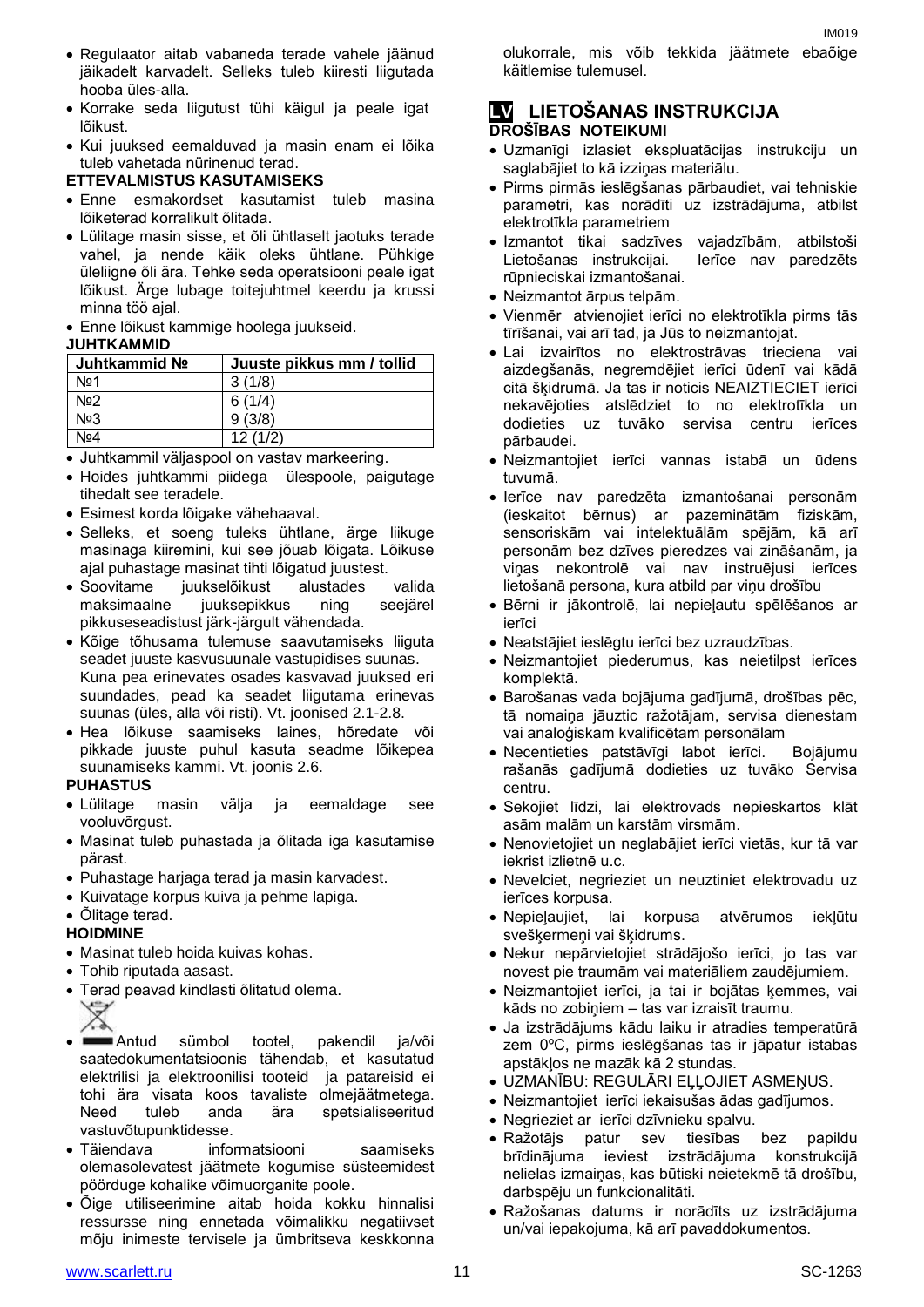## **ASMEŅU REGULĒŠANA**

- Pēc asmeņu nomaiņas, vai ja tie ir bijuši noņemti tīrīšanai, regulēšana ir jāveic atkārtoti.
- Abu asmeņu zobiņu profiliem uzstādīšanas laikā tieši jāsaskan, neatkarīgi no to nobīdes.
- Noņemamajiem (ārējiem) asmeņu zobiņu galiem jābūt izbīdītiem uz āru apmēram 1,2mm attiecībā pret kustīgajiem (iekšējiem) asmeņu zobiņiem, kā tas ir parādīts zīmējumā (zīm. 1).
- Ja asmeņi ir uzstādīti nepareizi, uzpiliniet tiem nedaudz eļļas, ieslēdziet ierīci uz pāris sekundēm, tad izslēdziet un atslēdziet to no elektrotīkla. Nedaudz atskrūvējiet abas skrūves un vēlreiz uzstādiet noņemamos asmeņus. Aizgrieziet skrūves.

### **ASMEŅU EĻĻOŠANA**

- Lai nodrošinātu ierīces ilgu un drošu darbību, asmeņi regulāri jāeļļo.
- Eļļošanai nav ieteicams izmantot eļļu matiem, taukus un eļļu, atšķaidītu ar petroleju vai citiem šķīdinātājiem.

#### **NOGRIEZTO MATU GARUMS**

- Regulatora svira, kas atrodas ierīces kreisajā pusē, dod iespēju brīvi regulēt griežamo matu garumu, turot ierīci darba stāvoklī.
- Pie tam iespējams pakāpeniski mainīt nogriežamo matu garumu, neizmantojot papildus uzgaļus.
- Ja svira ir vertikālā stāvoklī, iespējams izveidot ļoti īsu griezumu, kurš pakāpeniski palielinās atkarībā no sviras nolaišanas (noņemamo asmeņu izbīdīšana), (t.i. nogriezto matu garums samazinās)..
- Ja svira ir zemākajā (horizontālā) stāvoklī, veidojas tāds pats griezums, it kā būtu izmantota papildus ķemme № 1 (3 mm).
- Regulatora izmantošana pagarina asmeņu darbības laiku, jo noņemamo asmeņu stāvokļa maiņas rezultātā, katru reizi darbojas citas asmeņu griešanas virsmas vietas.
- Regulators palīdz atbrīvoties no cietiem matiem kuri iespiesti starp asmeņiem. Šim nolūkam vairākas reizes paceliet un nolaidiet sviru.
- Dariet to ierīces tukšgaitas laikā, kā arī katru reizi pēc matu griešanas, lai atbrīvotos no liekiem matiem.
- Ja matus ir grūti iztīrīt vai ierīce vairs negriež, nomainiet neasos asmenus.

# **SAGATAVOŠANĀS DARBAM**

- Pirms pirmās izmantošanas ierīces griešanas asmeņi ir rūpīgi jāieeļļo.
- Pārbaudiet vai asmeni darbojas vienmērīgi. Noslaukiet iztecējušo eļļu. Dariet to katru reizi pēc katras matu griešanas reizes. Nepieļaujiet elektrovada sagriešanos vai sapiņķerēšanos darbības laikā.
- Kārtīgi izķemmējiet matus, pirms to griešanas.

## **NOŅEMAMĀIS ĶEMMES**

| Noņemamā ķemme № | Matu garums mm/colla |
|------------------|----------------------|
| No <sub>1</sub>  | 3(1/8)               |
| N <sub>2</sub>   | 6(1/4)               |
| N <sub>23</sub>  | 9(3/8)               |
| Nº4              | 12(1/2)              |

- Katras ķemmes ārpusē ir atbilstošs marķējums.
- Turot ķemmi ar zobiņiem uz augšu, blīvi uzlieciet to uz asmena.
- Pirmo reizi grieziet nelielām sķpisnām.
- Lai griezums veidotos vienmērīgi, nevirziet ierīci ātrāk nekā tā var nogriezt. Griešanas laikā pēc iespējas biežāk iztīriet ierīci no nogrieztajiem matiem.
- Ieteicams sākt griešanu, izvēloties maksimālo matu garumu, pakāpeniski samazinot garuma regulējumu.
- Lai griešana būtu efektīvāka, pārvietojiet ierīci pretēji matu augšanas virzienam.
- Sakarā ar to, ka mati dažādās galvas vietās aug dažādos virzienos, ierīce arī ir jāpārvieto dažādos virzienos (augšup, lejup vai šķērsām). sk. 2.1. – 2.8. attēlus.
- Lai labi apgrieztu cirtainus, retus vai garus matus, virziet matus uz ierīces griešanas bloku ar ķemmes palīdzību. sk. 2.6. attēlu.

#### **TĪRĪŠANA**

- Izslēdziet ierīci un atvienojiet to no elektrotīkla.
- Ierīci ieteicams tīrīt un eļļot pēc katras tās izmantošanas reizes.
- Iztīriet asmeņus un ierīci no grieztajiem matiem izmantojot pievienoto birstīti.
- Noslaukiet korpusu ar mīkstu sausu drānu.
- Saeļļojiet asmeņus, atbilstoši augstāk minētajam.

### **GLABĀŠANA**

- Matu griešanas ierīci ieteicams uzglabā sausā vietā.
- Ierīci var glabāt pakārtu aiz cilpiņas.
- Asmeņiem obligāti jābūt saeļļotiem.

| ۱ |
|---|
| ۱ |
|   |

- Šis simbols uz izstrādājuma, iepakojuma un/vai pavaddokumentiem nozīmē, ka nolietotus elektro- vai elektroniskos izstrādājumus un baterijas nedrīkst izmest kopā ar parastajiem sadzīves atkritumiem. Tie ir jānodod specializētajos pieņemšanas punktos.
- Lai iegūtu papildu informāciju par esošajām atkritumu savākšanas sistēmām, vērsieties vietējā pašvaldībā.
- Pareiza utilizācija palīdzēs saglabāt vērtīgus resursus un novērst iespējamo negatīvo ietekmi uz cilvēku veselību un apkārtējās vides stāvokli, kas var rasties nepareizas rīkošanās ar atkritumiem rezultātā.

# **LT** VARTOTOJO INSTRUKCIJA **SAUGUMO PRIEMONĖS**

- Atidžiai perskaitykite šią Vartotojo instrukciją ir išsaugokite ją tolimesniam naudojimui.
- Prieš pirmąjį naudojimą patikrinkite, ar gaminio techninės charakteristikos atitinka elektros tinklo parametrus.
- Prieš įjungdami prietaisą pirmą kartą įsitikinkite, ar prietaiso etiketėje nurodytos techninės charakteristikos atitinka tinklo parametrus.
- Naudoti tik patalpose.
- Prieš valydami pritaisą bei jo nesinaudodami visada išjunkite jį iš elektros tinklo.
- Norėdami išvengti nutrenkimo elektros srove ar gaisro pavojaus, nenardinkite prietaiso į vandenį bei kitus skysčius. Įvykus tokiai situacijai, NELIESDAMI prietaiso, nedelsdami išjunkite jį iš elektros tinklo ir kreipkitės į Serviso centrą.
- Nesinaudokite prietaisu vonios kambaryje ir šalia vandens šaltinių.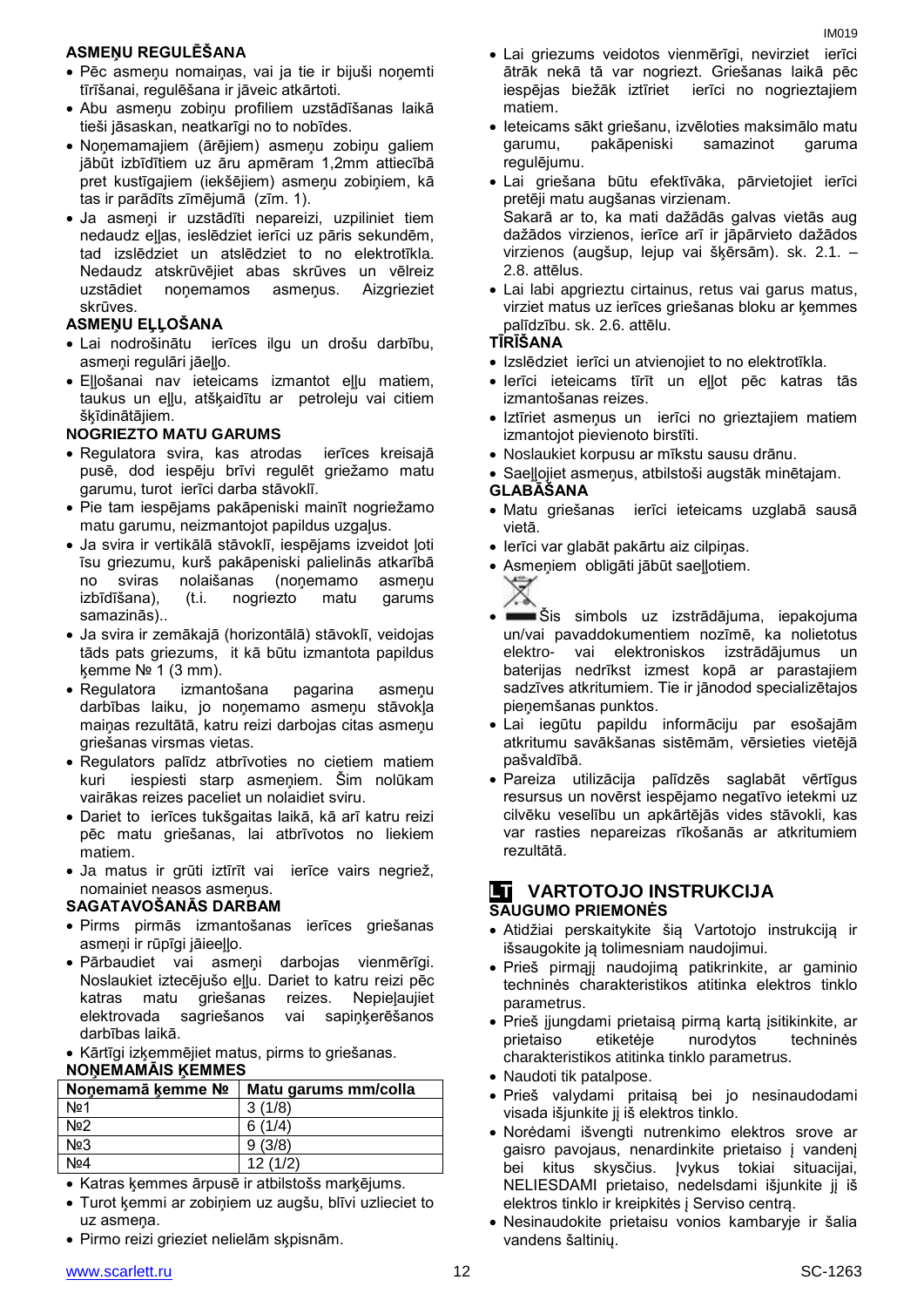- Prietaisas nėra skirtas naudoti fizinę, jutiminę ar protinę negalią turintiems asmenims (įskaitant vaikus) ar patirties ir žinių neturintiems asmenims, jei jų neprižiūri ar jų dėl eksploatavimo neinstruktuoja už prietaiso saugą atsakingas asmuo.
- Vaikus reikia prižiūrėti, kad jie nežaistų prietaisu.
- Nepalikite įjungto prietaiso be priežiūros.
- Pažeistą maitinimo laidą, siekiant išvengti pavojaus, turi pakeisti gamintojas, techninės priežiūros tarnyba ar kvalifikuotas personalas.
- Nenaudokite prietaiso, jei jo elektros laidas ir/arba šakutė buvo pažeisti. Remontuoti prietaisą galima tik autorizuotame Serviso centre.
- Nebandykite savarankiškai remontuoti prietaiso arba keisti jo detalių. Atsiradus gedimams kreipkitės į artimiausią Serviso centrą.
- Pasirūpinkite, kad prietaiso elektros laidas neliestų aštrių kampų ir karštų paviršių.
- Nelaikykite plaukų kirpimo mašinėlės tokiose vietose, iš kur ji gali nukristi į vandenį.
- Netempkite už maitinimo laido, nepersukite ir nevyniokite jo aplink prietaisą.
- Pasirūpinkite, kad į prietaiso korpuse esančias angas nepatektų pašaliniai daiktai bei skysčiai.
- Niekur nepalikite veikiančio prietaiso, nes galite patirti nuostolių arba pakenkti savo sveikatai.
- Nesinaudokite plaukų kirpimo mašinėle, jei jos antgalis arba vienas iš dantukų buvo pažeisti – tai gali sukelti traumą.
- Jeigu gaminys kai kurį laiką buvo laikomas žemesnėje nei 0 ºC temperatūroje, prieš įjungdami prietaisą palaikykite jį kambario temperatūroje ne mažiau kaip 2 valandas.
- DĖMESIO: REGULIARIAI PATEPKITE PEILIUKUS.
- Nesinaudokite plaukų kirpimo mašinėlės odos uždegimo metu.
- Nekirpkite gyvūnų plaukų kirpimo mašinėle.
- Gamintojas pasilieka teisę be atskiro perspėjimo nežymiai keisti įrenginio konstrukciją išsaugant jo saugumą, funkcionalumą bei esmines savybes.
- Gamybos data nurodyta ant gaminio ir (arba) pakuotėje, taip pat lydinčioje dokumentacijoje.

#### **PEILIUKŲ REGULIAVIMAS**

- .Nuėmę peiliukus valyti arba juos pakeitę, iš naujo sureguliuokite peiliukus.
- Nustatant peiliukus, jų dantukų profiliai turi tiksliai sutapti, nepriklausomai nuo poslinkio.
- Nuimamojo (išorinio) peiliuko dantukų galiukai turi būti ištraukti 1,2 mm aukščiau lankstaus (vidinio) peiliuko dantukų galiukų, kaip tai yra parodyta paveikslėlyje (pav. 1).
- Jeigu peiliukai buvo nustatyti neteisingai, laštelėkite ant jų porą mašininės alyvos lašų, įjunkite mašinėlę porai sekundžių, po to išjunkite ją ir ištraukite elektros laidą iš elektros tinklo. Truputi atpalaiduokite du varžtus ir nustatykite nuimamąjį peiliuką iš naujo. Užsukite varžtus.

#### **PEILIUKŲ PATEPIMAS**

- Norėdami, kad mašinėlė tarnautu Jums ilgai ir patikimai, reguliariai tepkite peiliukus mašinine alyva.
- Nerekomenduojama naudoti šiam tikslui plaukų aliejaus, riebalų bei žibalu ar kitais tirpikliais atskiestų aliejų.

### **KIRPIMO ILGIS**

- Kairėje plaukų kirpimo mašinėlės pusėje esantis reguliatoriaus svertas leidžia lengvai reguliuoti kirpimo ilgį mašinėlei veikiant.
- Tai leidžia lengvai keisti kirpimo ilgį be papildomų antgalių.
- Kirpimo ilgis keičiasi nuo trumpiausio iki ilgiausio priklausomai nuo sverto padėties – vertikalioje sverto padėtyje nukirpsite plaukus trumpiausiai, o nuleisdami svertą (šiuo metu nuimamasis peiliukas išsikiš vis toliau) kirpsite vis ilgiau (t.y. nukerpamų plaukų ilgis mažės).
- Apatinėje (horizontalioje) sverto padėtyje kirpimo ilgis atitinka papildomų šukų Nr. 1 (3 mm) naudojimo rezultatą.
- Naudodamiesi reguliatoriumi, Jūs pratęsiate peiliukų tarnavimo laiką, nes tokiu būdu kiekvieną kartą veikia skirtingi nuimamojo peiliuko paviršiaus ruožai.
- Be to, svertas padeda išlaisvinti tarp peiliukų užstrigusius šiurkštus plaukelius. Šiam tikslui kelis kartus staigiai pakelkite ir nuleiskite svertą.
- Atlikite šią operaciją tuščiojoje eigoje, o taip pat po kiekvieno kirpimo – taip pašalinsite užstrigusius kirpimo metu plaukelius.
- Jei plaukelius sunku pašalinti, o mašinėlė nustojo kirpti, pakeiskite atšipusius peiliukus.

#### **PASIRUOŠIMAS DARBUI**

- Prieš naudojantis mašinėlės ašmenimis pirmąjį kartą, būtina jas rūpestingai sutepti.
- Nuvalykite alyvos perteklių. Atlikite šią operaciją po kiekvieno kirpimo. Stebėkite, kad mašinėlei veikiant elektros laidas nepersisuktų ir nesusipainiotų. Prieš pradėdami kirpti gerai sušukuokite plaukus.

| <b>NUIMAMIEJI ANTGALIAI</b> |                        |  |
|-----------------------------|------------------------|--|
| Nuimamųjų antgalių Nr.      | Plaukų ilgis mm/coliai |  |
| No <sub>1</sub>             | 3(1/8)                 |  |
| N <sub>2</sub> 2            | 6(1/4)                 |  |
| N <sub>23</sub>             | 9(3/8)                 |  |
| Nº4                         | 12(1/2)                |  |

- Kiekvienas antgalis turi atitinkamą markiruotę iš išorinės pusės.
- Laikydami antgalį dantukais į viršų, sandariai užmaukite jį ant peiliukų.
- Pirmąjį kartą nukirpkite nedaug.
- Norėdami užtikrinti lygų kirpimą, nebraukite mašinėle per plaukus greičiau, negu ji spėja nukirpti. Kirpdami, kiek galima dažniau iššukuokite nukirptus plaukelius.
- Rekomenduojama pradėti kirpti, pasirinkus maksimalų plaukų ilgį, ir palaipsniui mažinti ilgio nustatymus.
- Norėdami kuo efektyviau nukirpti plaukus, traukite prietaisą į priešingą pusę nei plauko augimo kryptis.
- Kadangi skirtingose galvos dalyse plaukai auga skirtingomis kryptimis, prietaisą taip pat reikia traukti skirtingomis kryptimis (į viršų, į apačią arba skersai), žr. paveikslėlius 2.1 – 2.8.
- Norėdami gražiai nukirpti garbanotus, retus arba ilgus plaukus, padėkite sau šukomis – paimkite šukomis plaukų sruogą ir nukirpkite ją mašinėle, žr. paveikslėlį 2.6.

#### **VALYMAS**

- Išjunkite mašinėlę ir ištraukite jos kištuką iš elektros lizdo.
- Mašinėlę valykite ir tepkite po kiekvieno naudojimo.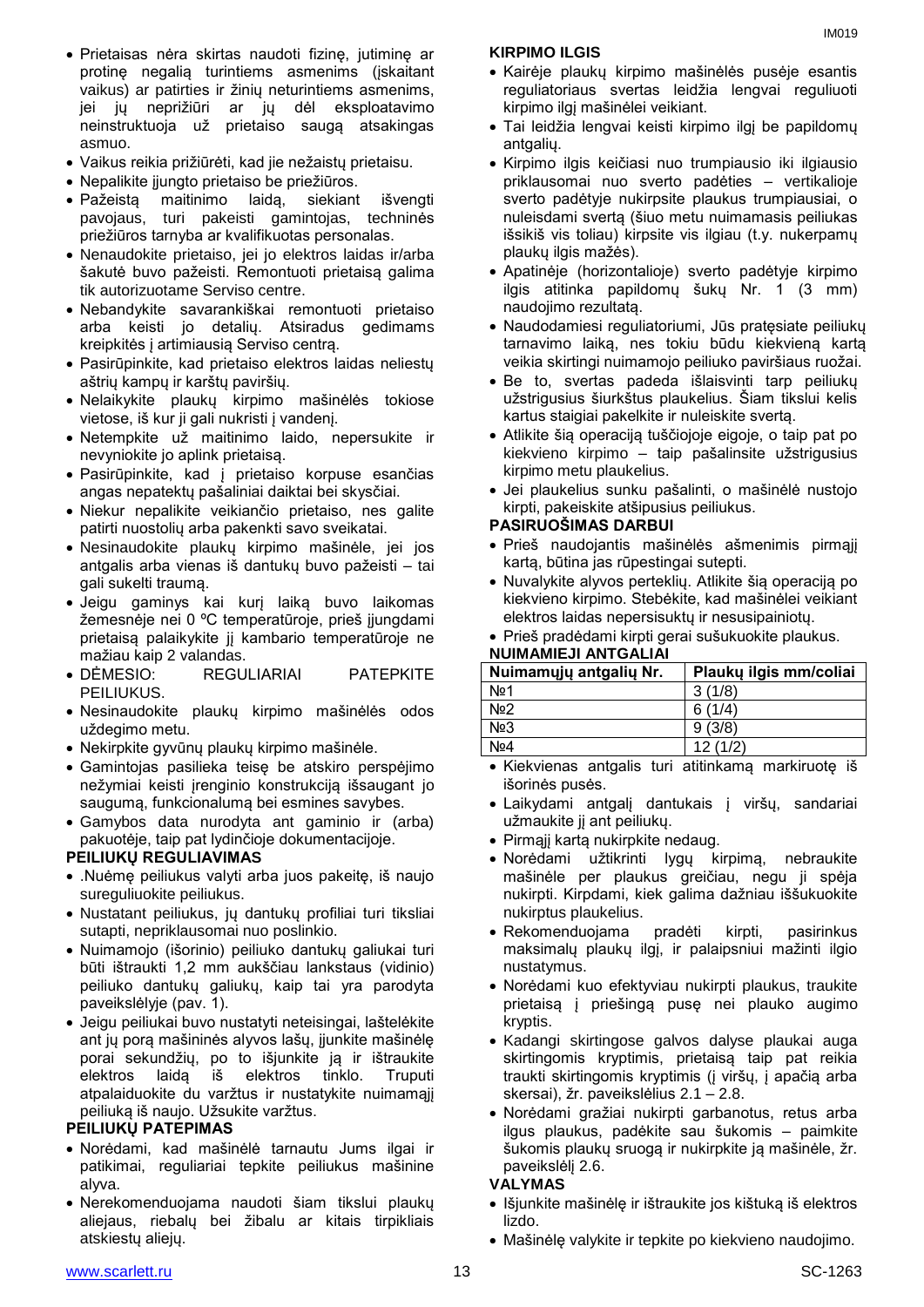- Išvalykite iš mašinėlės ir peiliukų nukirptus plaukelius komplekte esančiu šepetėliu.
- Nuvalykite korpusą sausu minkštu audiniu.
- Patepkite peiliukus, kaip tai yra parašyta aukščiau.
- **SAUGOJIMAS**
- Laikykite mašinėlę sausoje vietoje.
- Galima kabinti mašinėlę už kilpelės.
- Peiliukai būtinai turi būti patepti.
- 
- Šis simbolis ant gaminio, pakuotėje ir (arba) lydinčioje dokumentacijoje reiškia, kad naudojami elektriniai ir elektroniniai gaminiai bei baterijos neturėtų būti išmetami (išmestos) kartu su įprastinėmis buitinėmis atliekomis. Juos (jas) reikėtų atiduoti specializuotiems priėmimo punktams.
- Norint gauti papildomos informacijos apie galiojančias atliekų surinkimo sistemas, kreipkitės į vietines valdžios institucijas.
- Teisingai utilizuojant atliekas, sutaupysite vertingų išteklių ir apsaugosite žmonių sveikatą ir aplinką nuo neigiamo poveikio, galinčio kilti netinkamai apdorojant atliekas.

# **H HASZNALATI UTASÍTÁS FONTOS BIZTONSÁGI INTÉZKEDÉSEK**

- A készülék használata előtt, a készülék károsodása elkerülése érdekében figyelmesen olvassa el a Használati utasítást.
- Első használat előtt ellenőrizze, megfelelnek-e a terméken feltüntetett műszaki adatok a villamos hálózat adatainak.
- Csak otthoni használatra, ne használja nagyüzemi célra.
- Szabadban használni tilos!
- Használaton kívül, illetve tisztítás előtt mindig áramtalanítsa a készüléket.
- Áramütés, elektromos tüzek elkerülése érdekében ne merítse a készüléket vízbe, vagy egyéb folyadékba. Ha ez megtörtént, NE FOGJA MEG A KÉSZÜLÉKET, azonnal áramtalanítsa azt és forduljon szervizhez.
- Ne használja a hajnyírógépet fürdőszobában, vízforrás közelében.
- A készüléket ne használják elégtelen fizikai, érzéki vagy szellemi képességű személyek (beleértve a gyerekeket is), illetve tapasztalattal vagy ismerettel nem rendelkező személyek felügyelet nélkül, illetve, ha nem részesültek kioktatásban a készülék használatáról a biztonságukért felelős személy által.
- A gyermekeket tartsa felügyelet alatt a készülékkel való játszás elkerülése érdekében.
- Ne hagyja bekapcsolva a készüléket felügyelet nélkül.
- Ne használjon készlethez nem tartozó tartozékot.
- A villamos vezeték meghibásodása esetén veszély elkerülése érdekében annak cseréjét végezze a gyártó a szervizközpont, illetve hasonlóan szakképzett személyzet.
- Ne próbálja egyedül javítani a készüléket, cserélni az alkatrészeket. Forduljon a közeli szervizbe.
- Figyeljen arra, hogy a vezeték ne érintkezzen éles, forró felülettel.
- Ne rakja, ne tárolja a készüléket olyan helyen, ahonnan mosdóba eshet.
- Ne húzza, ne tekerje a vezetéket a készülék köré.
- Ne engedje, hogy folyadék, ill. egyéb tárgy kerüljön a készülékház réseibe.
- Sehová ne rakja le a működő készüléket, mert ez sérüléshez, illetve anyagi kárhoz vezethet.
- Ne használja a készüléket károsodott fésűvel, illetve fésűfokkal – ez sérülést okozhat.
- Amennyiben a készüléket valamennyi ideig 0 ºC– nál tárolták, bekapcsolása előtt legalább 2 órán belül tartsa szobahőmérsékleten.
- FIGYELEM: RENDSZERESEN OLAJOZZA A PENGÉKET.
- Ne használja a gépet bőrgyulladásnál.
- Ne nyírjon a géppel állatokat.
- A gyártónak jogában áll értesítés nélkül másodrendű módosításokat végezni a készülék szerkezetében, melyek alapvetően nem befolyásolják a készülék biztonságát, működőképességét, funkcionalitását.
- A gyártási idő a terméken és/vagy a csomagoláson, illetve a kísérő dokumentumokban található.

# **PENGÉK SZABÁLYOZÁSA**

- Tisztítás, illetve lecsatolás után a pengéket szükséges újból állítani.
- Felhelyezéskor mindkét penge foggörbéjének pontosan egyeznie kell, függetlenül az elmozdulástól.
- A levehető (külső) penge fogazatának kb. 1,2 mm kell kiállnia a mozgó (belső) fogazatnál. Lásd az ábrán (1 ábra).
- Ha helytelenül vannak felrakva a pengék olajozza le őket, néhány másodpercre kapcsolja be a gépet, aztán kapcsolja ki és áramtalanítsa a készüléket. Lazítsa meg a két csavart, és helyezze fel újból a levehető pengét. Húzza meg a csavarokat.

### **OLAJOZÁS**

- A készülék hosszú-időtartamú, biztos használata érdekében rendszeresen olajozza a pengéket.
- Olajozáshoz ne használjon hajolajat, zsírt, egyéb petróleummal, ill. más oldószerrel higított olajt.

### **NYÍRÁSHOSSZ**

- A készülék bal oldalán található szabályzókar engedélyezi a nyíráshossz könnyű szabályozását működés közben.
- Kiegészítő felrakható fésű segítsége nélkül folyamatosan változtathassa a nyíráshosszat.
- A szabályzókar függőleges helyzete biztosítja a legrövidebb nyírást. Minél lejjebb ereszti a szabályzókart (kitolódik a levehető penge), annál hosszabb lesz a frizura (vagyis csökken a lenyírt haj hossza).
- A szabályzókar alsó (vízszintes) helyzetében kapott nyírás megegyezik az 1 számú (3mm) kiegészítő fésű használatával kapható nyírással.
- A szabályzó használata hosszabbítsa a pengék működési határidejét, mivel a levehető penge áthelyezése esetén mindig más-más pengerész dolgozik.
- A szabályzó engedélyezi a pengék közt beszorult haj eltávolítását. E célból gyors mozdulattal néhányszor emelje / eressze le a kart.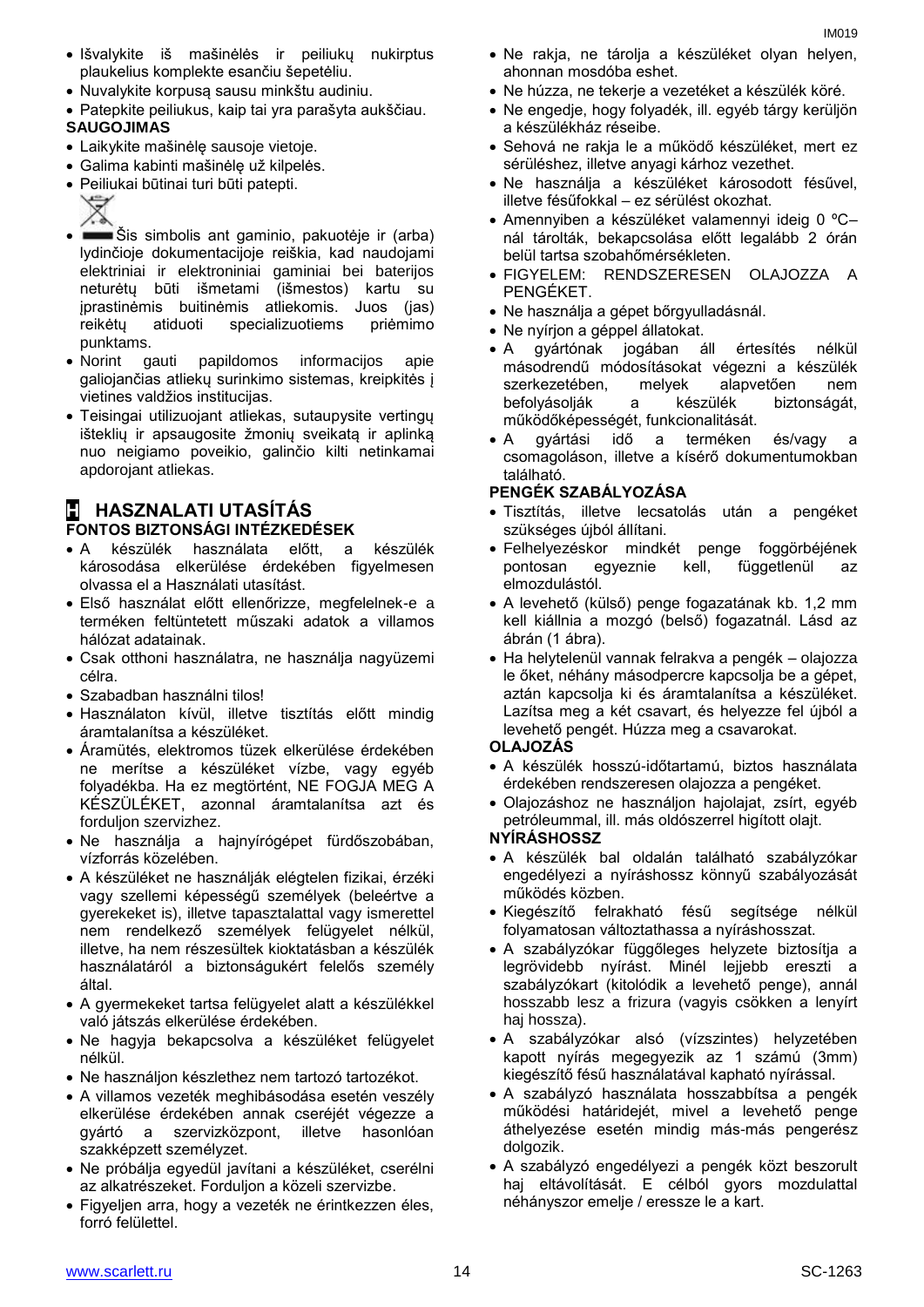Ha a haj nehezen távolítható el, valamint a gép nem nyír – cserélje az eltompult pengéket.

# **ELŐKÉSZÍTÉS**

- Prieš naudojantis mašinėlės ašmenimis pirmąjį kartą, būtina jas rūpestingai sutepti.
- Törölje le az olajfelesleget. Ismételje meg a műveletet minden egyes nyírás után. Működés közben ne engedélyezze a vezeték tekeredését.
- Nyírás előtt alaposan fésülje a hajat.

# **LEVEHETŐ FÉSŰK**

| Levehető fésű (szám) | Haj hosszúság mm/coll |
|----------------------|-----------------------|
| No1                  | 3(1/8)                |
| No <sub>2</sub>      | 6(1/4)                |
| N <sub>23</sub>      | 9(3/8)                |
| Nº4                  | 12(1/2)               |

Mindegyik fésű külseje címkével van ellátva.

- Fokkal felfelé tartva a fésűt, helyezze fel őt a pengékre, hogy szorosan tartson.
- Első nyírás esetén kevés hajmennyiséget nyírjon.
- Az egyenletes nyírás érdekében ne vezesse a gépet gyorsabban, mint amennyire az nyírni érkezik. Nyírás közben minél gyakrabban fésülje a hajat, hogy kifésülődjön a már lenyírt haj.
- A hajnyírást maximális hajhosszon ajánlatos kezdeni, fokozatosan csökkentve a hajhossz beállítást.
- Hatékony nyírás érdekében vezesse a nyírógépet a hajnövés-irányával ellenkező irányba.

Mivel a fej különböző részein a hajnövés iránya különböző, a készüléket ugyancsak különböző irányba kel vezetni (felfelé, lefelé, vízszintesen). Lásd a 2.1. – 2.8. Ábrát.

 A göndör, ritka vagy hosszú haj hatékony nyírása érdekében, irányítsa a hajat a nyírógép pengéje felé fésű segítségével. Lásd a 2.6. Ábrát.

# **TISZTÍTÁS**

- Kapcsolja ki a gépet és áramtalanítsa azt.
- A gépet minden használat után tisztítani és olajozni kell.
- Tisztítsa a pengét a géppel a készlethez tartozó kefével.
- Törölje meg a készülékházat száraz, puha törlőkendővel.
- Olajozza a pengéket a leírtak alapján.

# **TÁROLÁS**

- Tárolja a gépet száraz helyen.
- Felakasztva is tárolhatja.
- A pengéket olajozottan tárolja.
- Ez a jel a terméken, csomagoláson és/vagy kísérő dokumentumokon azt jelenti, hogy ezeket a használt villamos és elektronikus termékeket és elemeket tilos az általános háztartási hulladékkal kidobni. E tárgyakat speciális befogadó pontokban kell leadni.
- A hulladékbefogadó rendszerrel kapcsolatos kiegészítő információért forduljon a helyi illetékes hatósághoz.
- A megfelelő hulladékkezelés segít megőrizni az értékes erőforrásokat és megelőzheti az olyan esetleges negatív hatásokat az emberi egészségre

és a környezetre, amelyek a nem megfelelő hulladékkezelés következtében felmerülhetnek fel.

IM019

# **RO INSTRUCȚIUNI DE EXPLOATARE MĂSURILE DE SIGURANȚĂ**

- Citiți cu atenție aceste instrucțiuni înainte de a utiliza aparatul pentru a evita defecțiunile în timpul utilizării.
- Înainte de prima conectare, verificați dacă caracteristicile tehnice indicate pe produs corespund parametrilor rețelei electrice.
- A se utiliza doar în scopuri de utilizare casnică. Aparatul nu este destinat pentru uz comercial.
- Să nu utilizeze în afara încăperilor.
- Dacă aparatul nu se utilizează, deconectați-l de fiecare dată de la rețeaua electrică.
- În scopul evitării electrocutării, nu introduceţi aparatul sau cablul de alimentare în apă sau alte lichide. Dacă aceasta a avut loc, NU ATINGEŢI aparatul, deconectaţi-l imediat de la reţeaua electrică şi adresaţi-vă la Centrul de reparaţii pentru verificare.
- Nu folosiți aparatul în baie și în jur de apă.
- Aparatul nu este destinat persoanelor (inclusiv copiilor) cu capacități fizice, senzoriale și mintale reduse sau dacă ele nu posedă experiență de viață sau cunoștințe, dacă ele nu sunt supravegheate sau instruite privitor la utilizarea aparatului de persoana, responsabilă de siguranța lor.
- Supravegheați copiii pentru a nu le permite jocul cu aparatul.
- Nu lăsați inclus aparatul nesupravegheat.
- Nu folosiți accesorii care nu sunt incluse în setul de livrare.
- Pentru a preveni situațiile periculoase, în cazul deteriorării cablului de alimentare, este necesar ca acesta sa fie înlocuit de producător, centrul de reparații sau de personalul similar calificat.
- Nu încercați să reparați aparatul desinestătător sau să înlocuiți careva piese. În cazul detectării unor defecțiuni, adresați-vă celui mai apropiat centru de deservire.
- Aveți grijă ca cablul de alimentare să nu se atingă de margini ascuțite și suprafețe fierbinți.
- Nu așezați și nu depozitați aparatul în nemijlocită apropiere de baie, duş sau piscină.
- La deconectarea aparatului de la sursa de energie electrică, trageți de ștecher și nu apucați de cablu.
- Preveniţi pătrunderea în orificiile carcasei a unor obiecte străine şi a lichidelor.
- Nu aşezaţi nicăieri aparatul aflat în funcţiune, deoarece acest lucru poate cauza răniri sau prejudicii materiale.
- Nu folosiți aparatul cu pieptenii deteriorați sau cu unul dintre dinţi deterioraţi – acest lucru poate cauza răniri.
- Dacă produsul a fost păstrat pentru o perioadă de timp la temperaturi sub 0 °C, atunci înainte de conectare acesta ar trebui să se afle la temperatura camerei, timp de cel puțin 2 ore.

ATENŢIE! LUBRIFIAŢI LAMELE ÎN MOD REGULAT.

- Nu utilizați aparatul în cazul inflamațiilor la nivelul pielii.
- Nu tundeţi animalele cu acest aparat.
- Producătorul își rezervă dreptul de a introduce fără notificare prealabilă mici modificări în construcţia